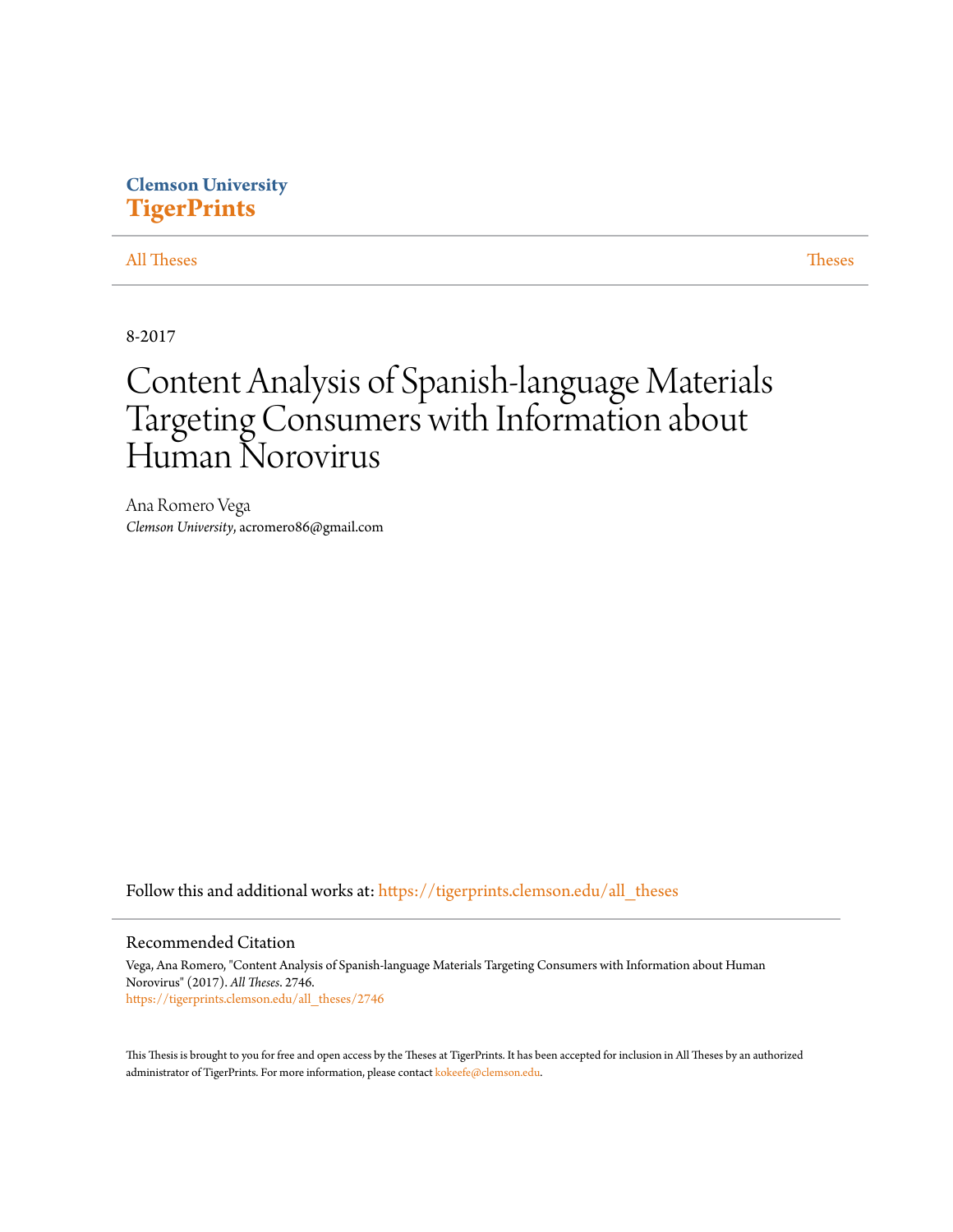### CONTENT ANALYSIS OF SPANISH-LANGUAGE MATERIALS TARGETING CONSUMERS WITH INFORMATION ABOUT HUMAN NOROVIRUS

A Thesis Presented to the Graduate School of Clemson University

In Partial Fulfillment of the Requirements for the Degree Master of Science Food, Nutrition and Culinary Sciences

> by Ana Romero Vega August 2017

Accepted by: Dr. Angela Fraser, Committee Chair Dr. Julia Sharp Dr. Vivian Haley-Zitlin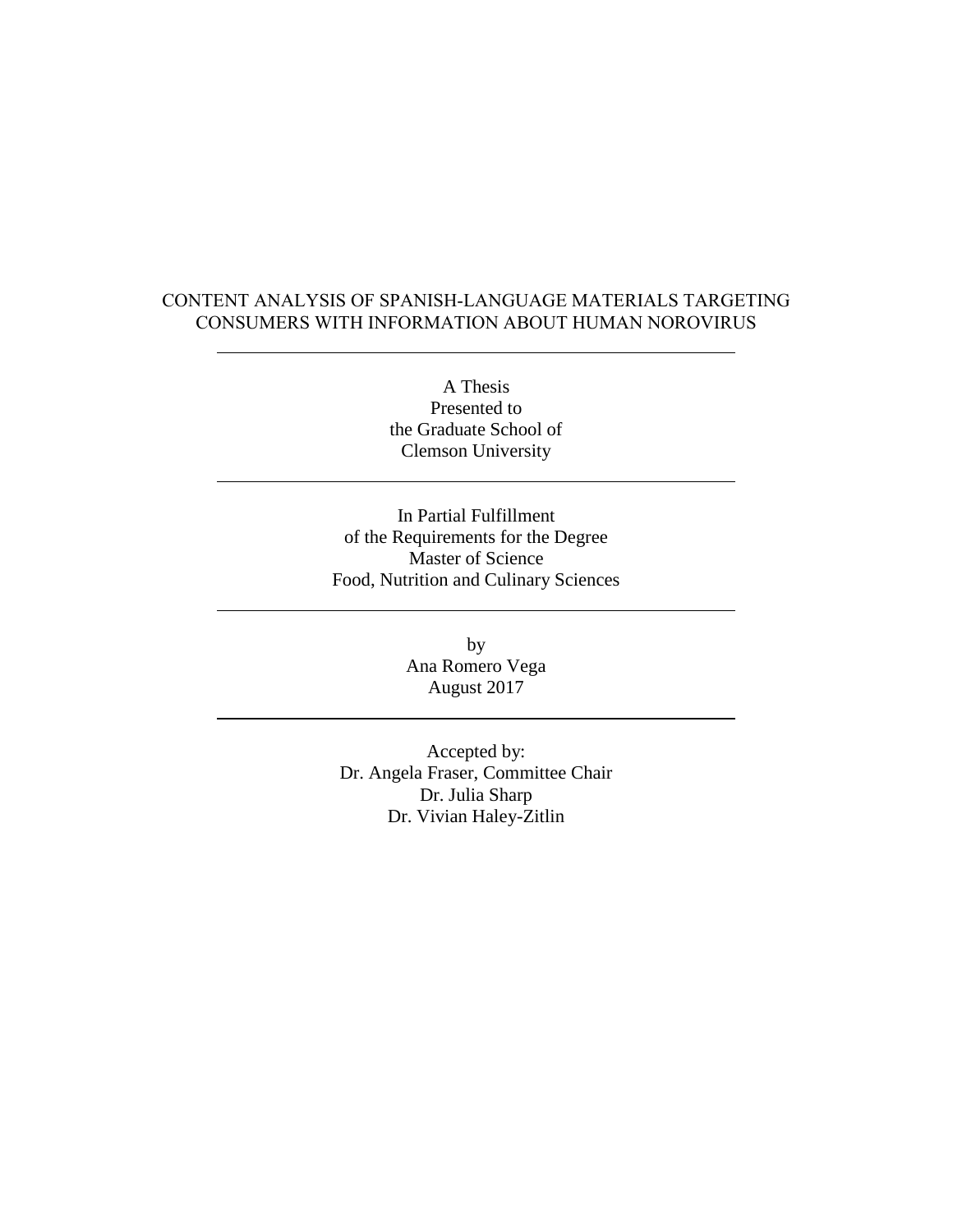#### **ABSTRACT**

**Background and Rationale:** Worldwide, human norovirus is a significant public health problem. One way to reduce the burden of illness attributed to norovirus is to educate consumers about prevention and control strategies. A common vehicle to do so is the Internet. Unfortunately, the accuracy of information posted to the Internet is not well known as no universal review system is in place.

**Aim and Objectives:** The aim of this study was to determine if web-based Spanish-language norovirus educational materials targeting consumers were clearly written and accurate (aligned with evidence-based prevention and control strategies). The objectives were: (1) determine if the web-based Spanish-language norovirus education materials targeting consumers are clearly written and accurate (aligned with evidencebased guidelines to control and prevent norovirus infections); (2) identify if there is a correlation between alignment and clarity scores of the web-based Spanish-language norovirus educational materials targeting consumers; and (3) analyze if the web-based Spanish-language norovirus educational materials targeting consumers differ in alignment and clarity across geographic regions.

**Methods:** A content analysis of web-based Spanish-language norovirus education materials targeting consumers was performed to determine if materials were aligned with the CDC prevention and control strategies and were clearly written according to the CDC Clear Communication Index (CCI). A Google Advanced Search of the Word Wide Web (WWW) for Spanish-language norovirus education materials targeting consumers was performed. All materials were independently coded by two native Spanish speakers. For data analysis, response frequencies, mean alignment and clarity scores and ANOVA were calculated using JMP®.

**Results:** The Google Advanced Search yielded 501 educational materials. After removing the educational materials according to the exclusion criteria, 26 eligible Spanish-language norovirus education materials were included. The total mean alignment scores for all six norovirus prevention and control strategies was low (11.6 of 33 points). The mean clarity score was also low (13.96 of 20 points), with all having a score less than CDC CCI's recommended value.

**Conclusions:** Our findings suggest there is a need to either revise existing educational materials other create new materials. Specifically, these findings showed what information is missing from Spanish-language norovirus education materials that should be included. Additionally, these findings demonstrate the importance of using the CCI to evaluate if educational materials are clearly written and easy to understand.

ii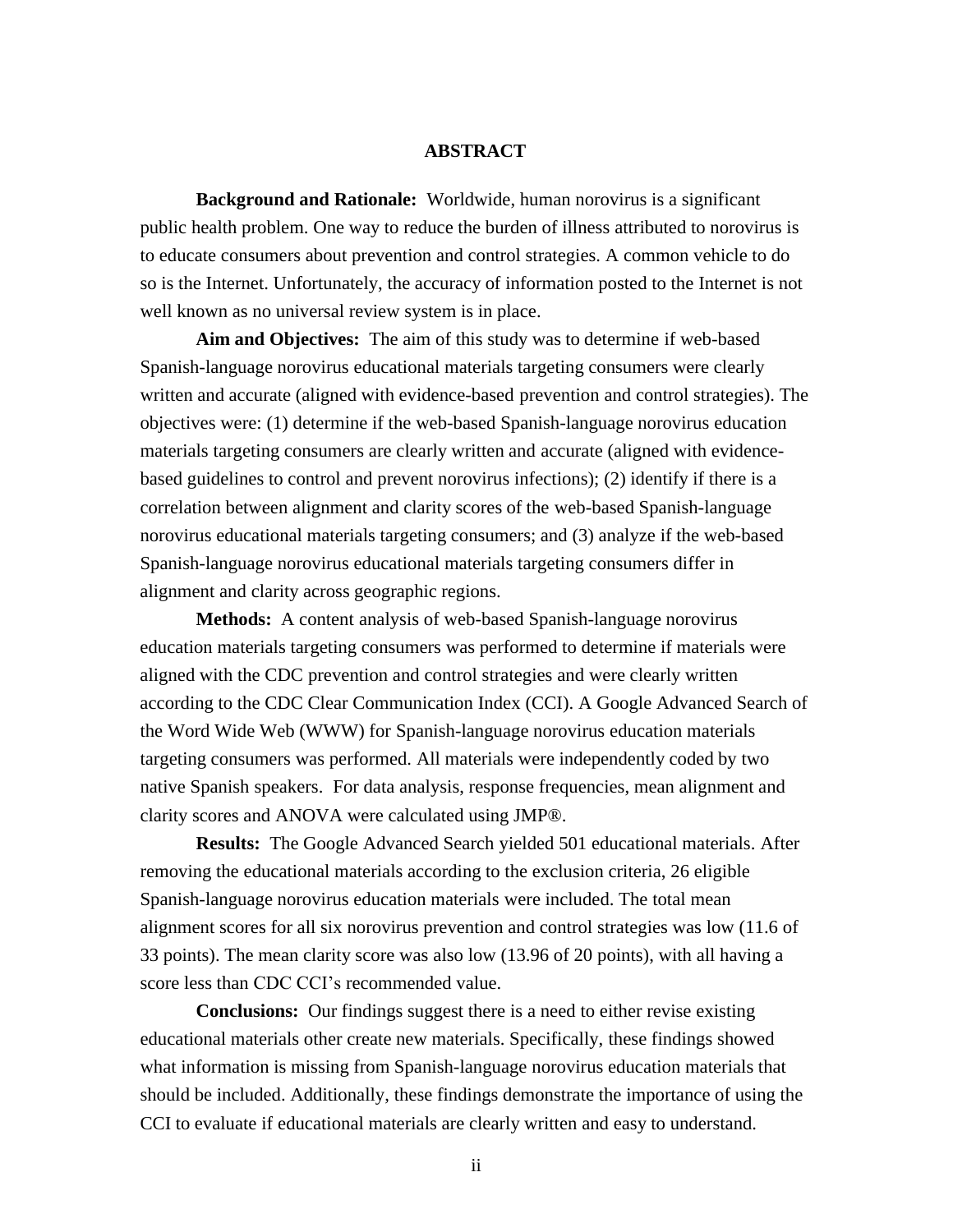#### **DEDICATION**

I would like to dedicate this thesis to my parents, Francisco Antonio Romero Estrada and María Cecilia Vega Matamoros, and my brother, Luis Mario Romero Vega, who have faithfully supported me, given me guidance in pursuit my dreams and taught me to trust God's plans. I also wish to dedicate this work to my dear grandparents, Luis Paulino Vega Rojas and Cecilia Matamoros Valverde.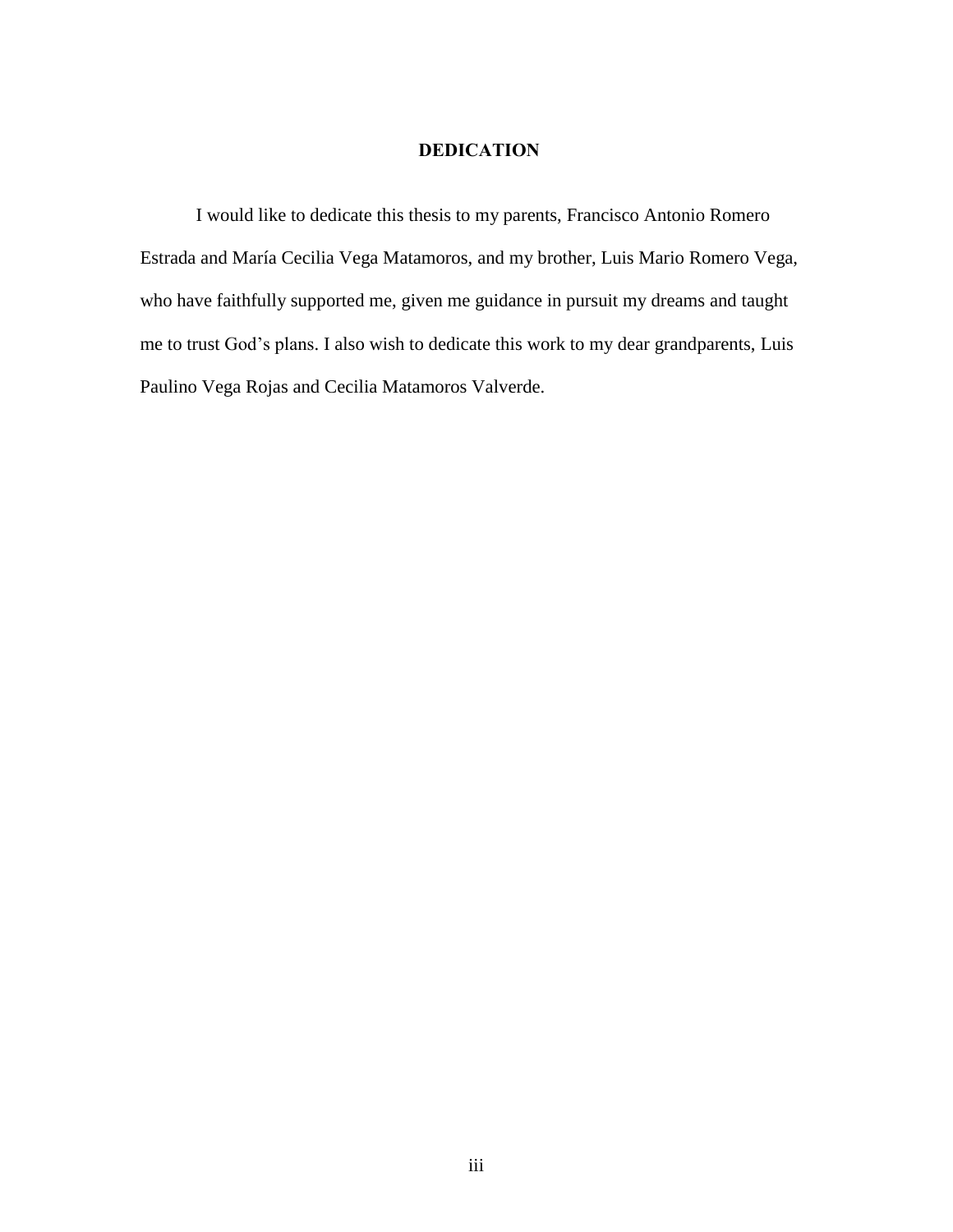#### **ACKNOWLEDGMENTS**

I wish to thank my advisor, Dr. Angela Fraser, for allowing me the opportunity to participate in this meaningful project and for teaching me how to conduct research. Also, I thank Dr. Angela Fraser for being an excellent mentor and for encourage me to always give the best version of myself.

I thank Dr. Julia Sharp for giving her time and energy to teach me about statistics and study design. I thank Dr. Vivian Haley-Zitlin for being part of my graduate committee.

I thank the members of our Clemson University research team who played instrumental roles in this research and helped me in my writing process: Morgan G Chao, Cortney Leone, Kinsey Porter and Hillary Evans.

Finally, I would like to thank the United States Department of Agriculture, National Institute of Food and Agriculture, Agriculture and Food Research Initiative, which provided financial support for this project under "Building Capacity to Control Viral Foodborne Disease: A Translational, Multidisciplinary Approach", Grant No. 2011- 68003-30395.

iv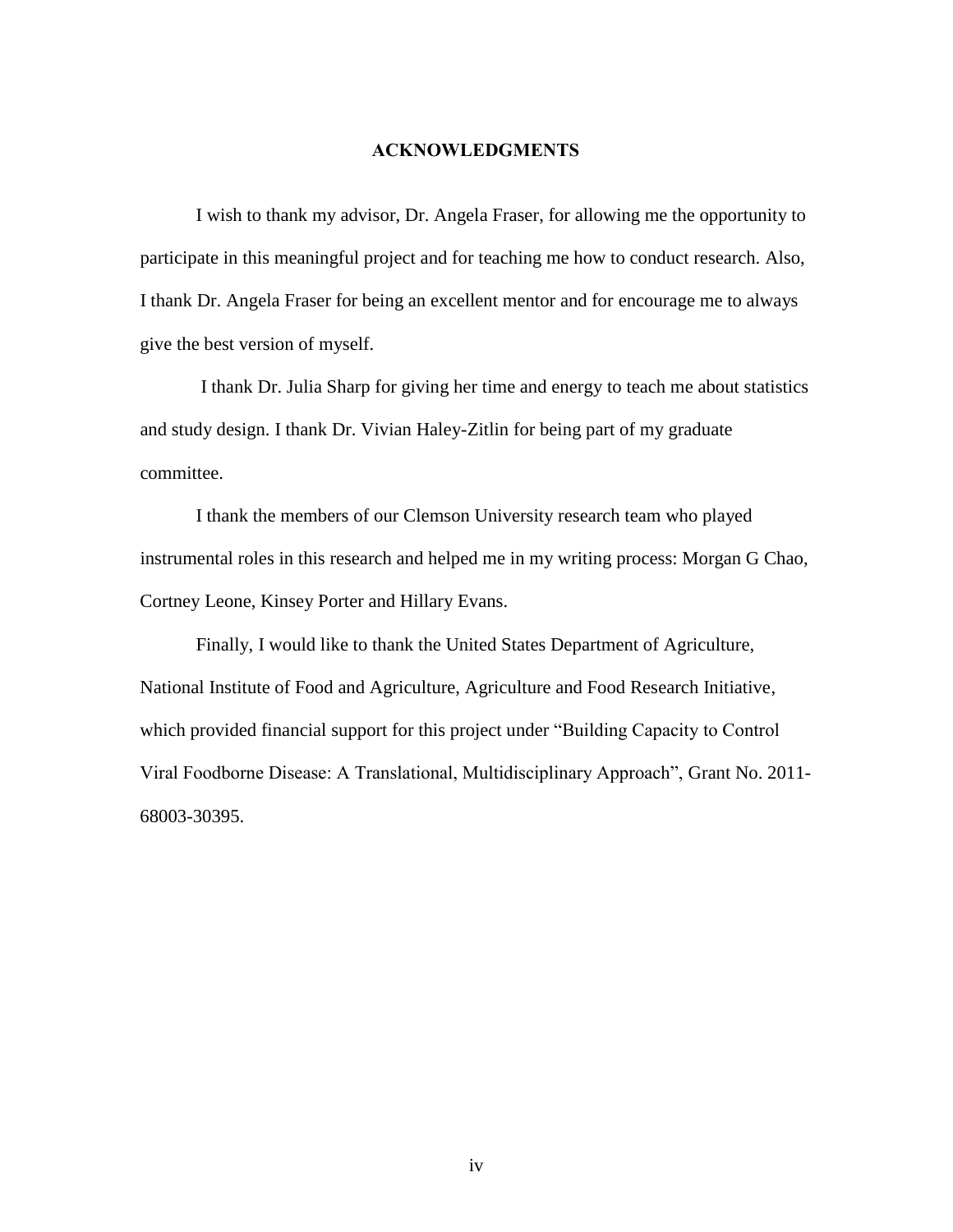## **TABLE OF CONTENTS**

|                |                                                                                                    | Page |
|----------------|----------------------------------------------------------------------------------------------------|------|
|                |                                                                                                    |      |
|                |                                                                                                    |      |
|                |                                                                                                    |      |
|                |                                                                                                    |      |
|                |                                                                                                    |      |
|                |                                                                                                    |      |
| <b>CHAPTER</b> |                                                                                                    |      |
| $\mathbf{I}$ . |                                                                                                    |      |
| II.            | CONTENT ANALYSIS OF SPANISH-LANGUAGE MATERIALS<br>TARGETING CONSUMERS WITH INFORMATION ABOUT HUMAN |      |
|                |                                                                                                    |      |
|                |                                                                                                    |      |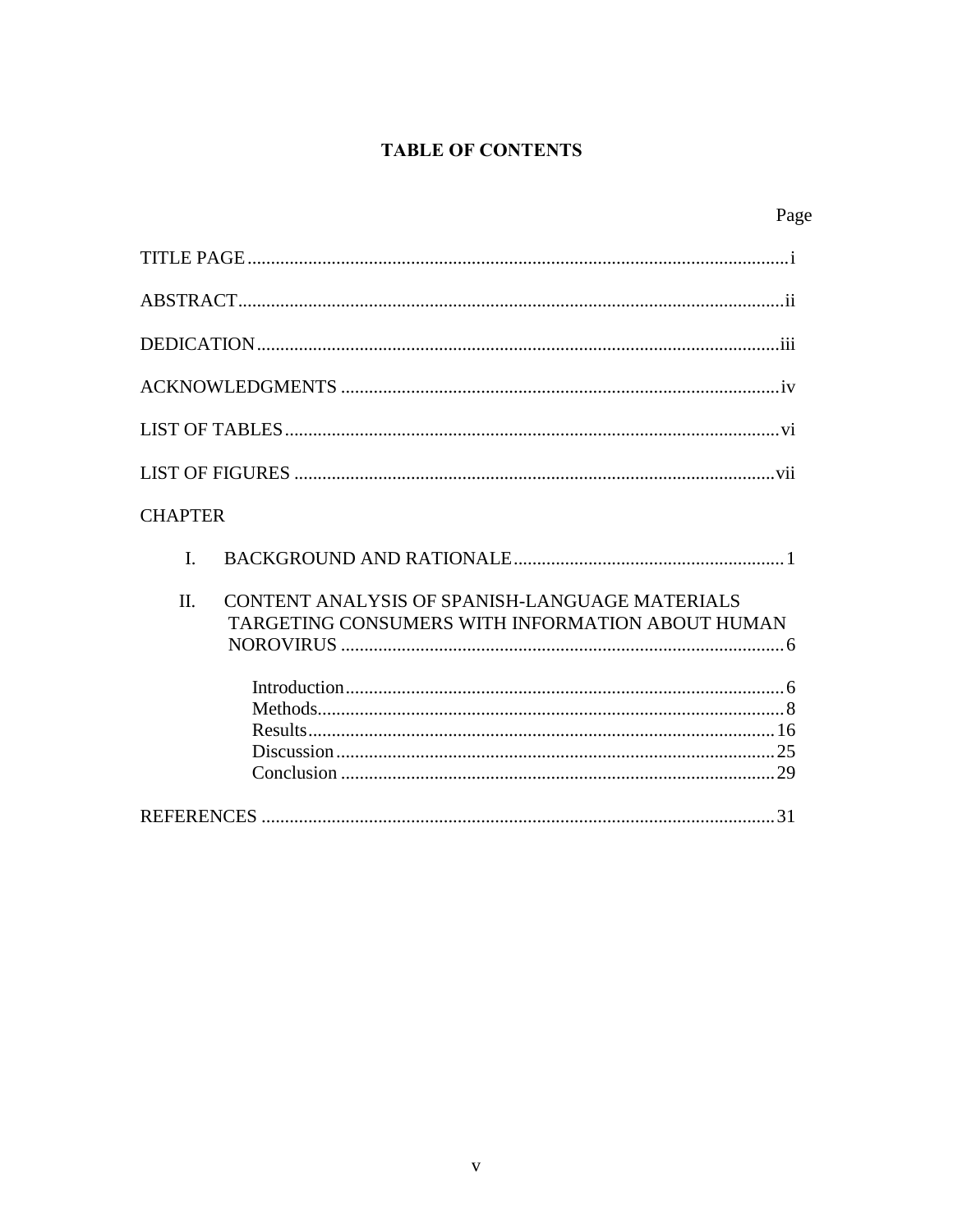## **LIST OF TABLES**

| Table          | Page                                                                                                                                              |
|----------------|---------------------------------------------------------------------------------------------------------------------------------------------------|
| 1              | CDC guidelines to prevent norovirus infections used to evaluate<br>alignment of web-based Spanish-language educational materials11                |
| 2              | Scoring key for determining alignment of web-based Spanish-language<br>educational materials with CDC guidelines to prevent norovirus             |
| 3              | Number of results given by Google Advanced Search                                                                                                 |
| $\overline{4}$ | Mean educational material scores for alignment with the CDC guidelines to                                                                         |
| 5              | Number of educational materials that addressed each of the coding manual<br>items derived from the CDC guidelines to prevent norovirus infections |
| 6              | Number of educational materials that addressed each of the items contained in<br>the CDC Clear Communication Index                                |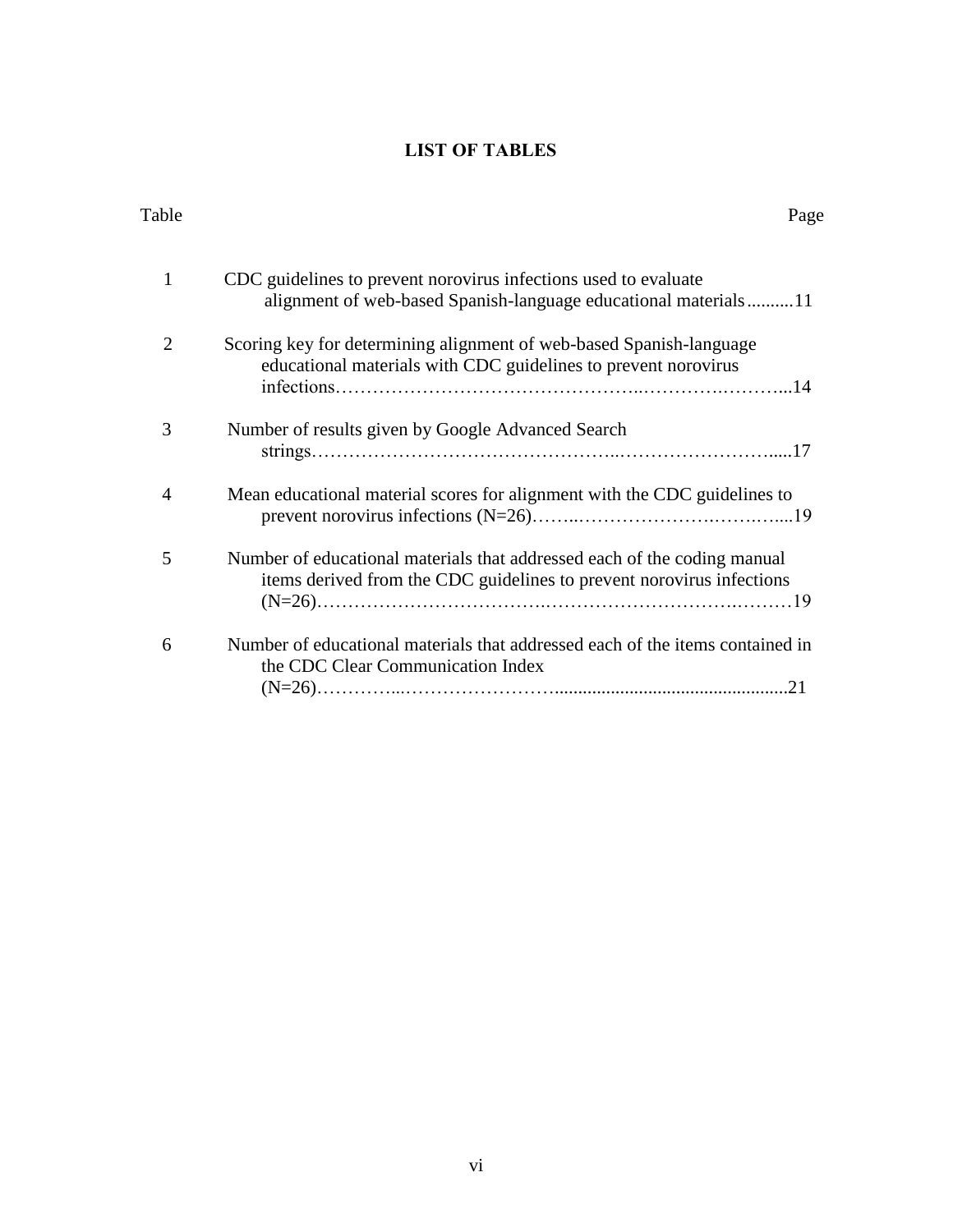## **LIST OF FIGURES**

| Figure |                                                                       | Page |
|--------|-----------------------------------------------------------------------|------|
|        |                                                                       |      |
|        | Scatterplot comparing alignment scores and clarity scores $(N=26)$ 23 |      |
| 3      |                                                                       |      |
| 4      |                                                                       |      |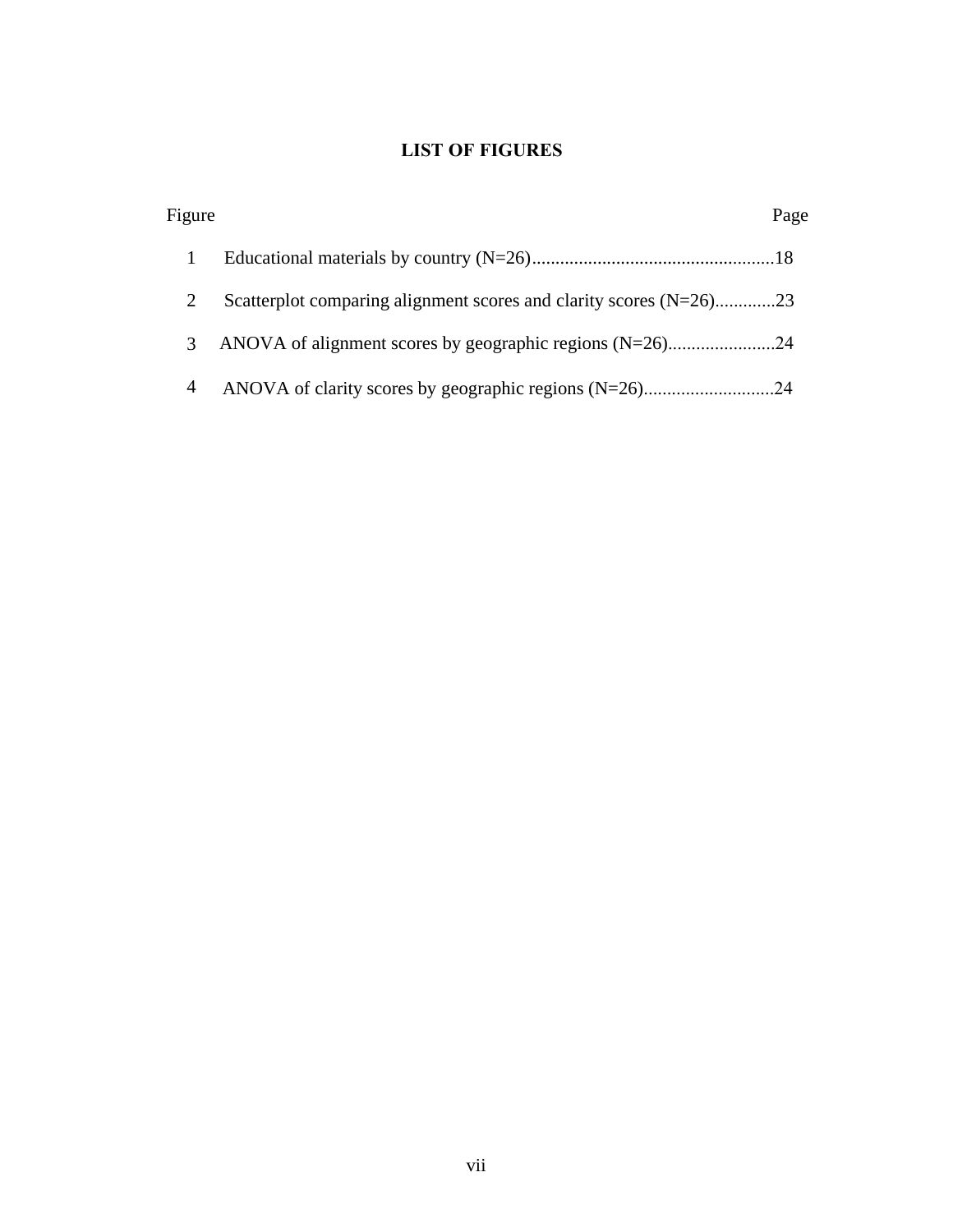#### **CHAPTER ONE**

#### **BACKGROUND AND RATIONALE**

Worldwide, human norovirus is the leading cause of acute gastroenteritis, sickening an estimated 120 million people each year (WHO, 2015). Every year in the United States between 19 and 21 million people are infected resulting in 56,000 - 71,000 hospitalizations, and 570 - 800 deaths (Hall, Wikwswo, Pringle, Gould & Parashar, 2014). To combat this growing public health problem, the Centers for Disease Control (CDC) published a paper in 2011 describing three strategies known to prevent and control norovirus infections -- proper hand hygiene, exclusion and isolation of infected persons, and environmental sanitation (Hall et al., 2011). In 2015, CDC posted to their website these three strategies as well as additional safe food handling strategies (CDC, 2015).

Education can serve as a bridge between these strategies and reducing the burden of illness attributed to noroviruses. One convenient and easily accessible way to educate the public is the Internet. In the United States, as well as in many regions of the world, the Internet has become a commonly used communication channel for most people. Nearly all (84%) U.S. adults use the Internet (Pew Research Center, 2015a) with 80% reporting having Internet access at home (Gallup, 2013). According to a survey commissioned by the National Cancer Institute, half of U.S. Americans indicated the Internet was the first place they went for information about health or medical topics (National Cancer Institute, 2015). This is not surprising, given that more healthcare systems use the Internet for dissemination of health information (Lapão, da Silva & Gregório, 2017).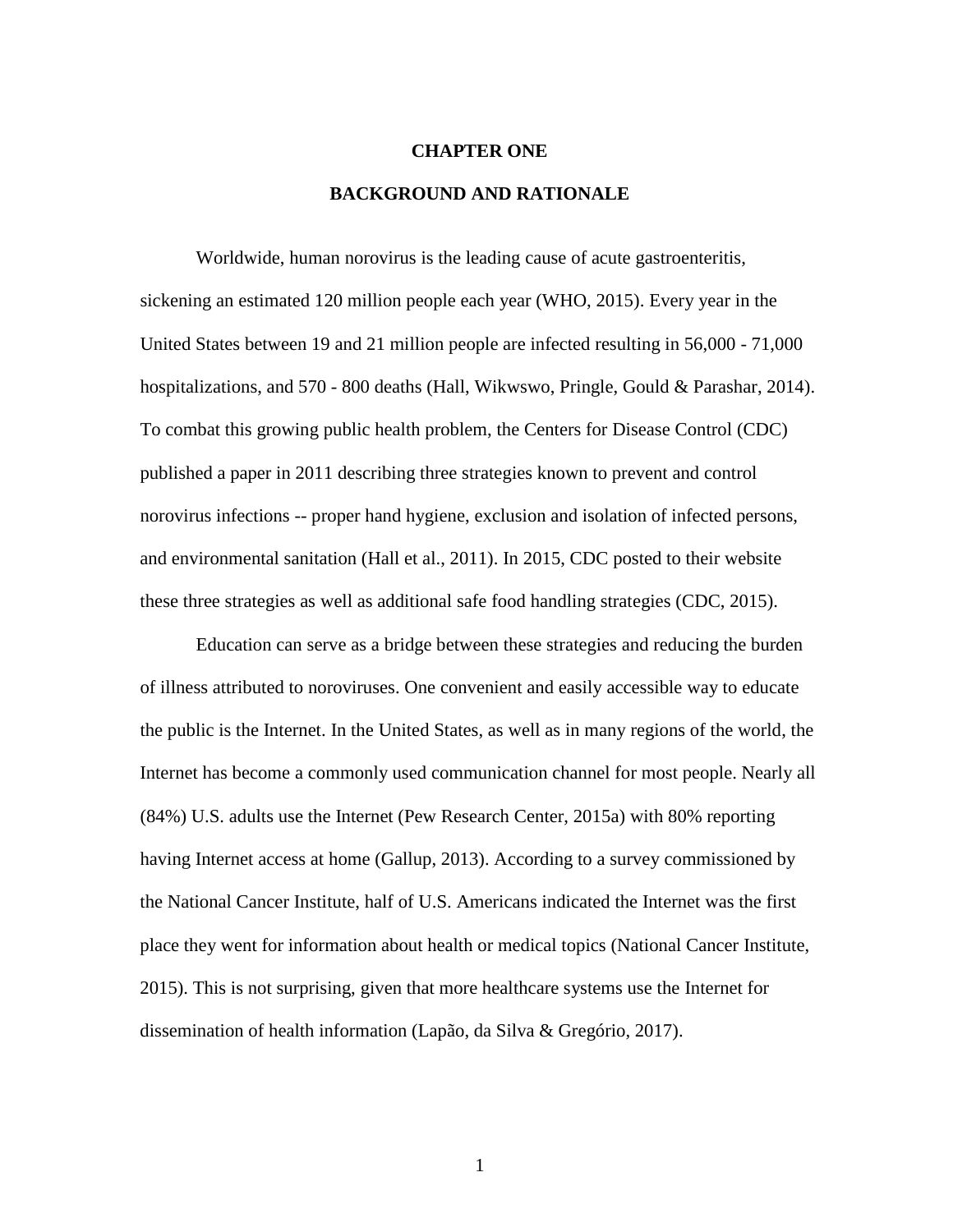While the Internet is a convenient and easily accessible way to reach the public, it also has one major disadvantage -- there is no guarantee the content is accurate. Universal review systems are not in place before content is posted, as most Internet content is open access so not subject to any form of peer review. The importance of emphasizing this is that concern has been expressed about the potential risk associated with persons acting on inaccurate health information found on the Internet, which could unintentionally result in physical, emotional, and financial harm (Crocco, Villasis-Keever & Jadad, 2002). In fact, the Internet's capacity for harm is likely to be equal to or exceeded by its capacity to provide good and useful health information to users (Crocco, Villasis-Keever & Jadad, 2002). Hence, to have a positive effective, health information, including information about preventing norovirus infections, should be grounded in good scientific evidence derived from well-designed research studies. This form of evidence typically is found in peerreviewed journals or provided by governmental/public health agencies, such as the CDC or the World Health Organization.

In addition to being grounded in good scientific evidence, information must also be clearly written (Baur & Prue, 2014). We believe educators recognize this but we believe frequently use the wrong tool to determine clarity of text. Many use readability formulas (e.g. Flesch Reading Ease and Flesch-Kincaid Grade Level), which measure grade level but not clarity, assuming if it is written at a certain grade level it will be easy to understand. An alternative to using readability formulas, or at least as a supplement, is the CDC Clear Communication Index (CCI) (Baur & Prue, 2014). This index does not rely on traditional readability formulas. Instead, it helps users improve the clarity of educational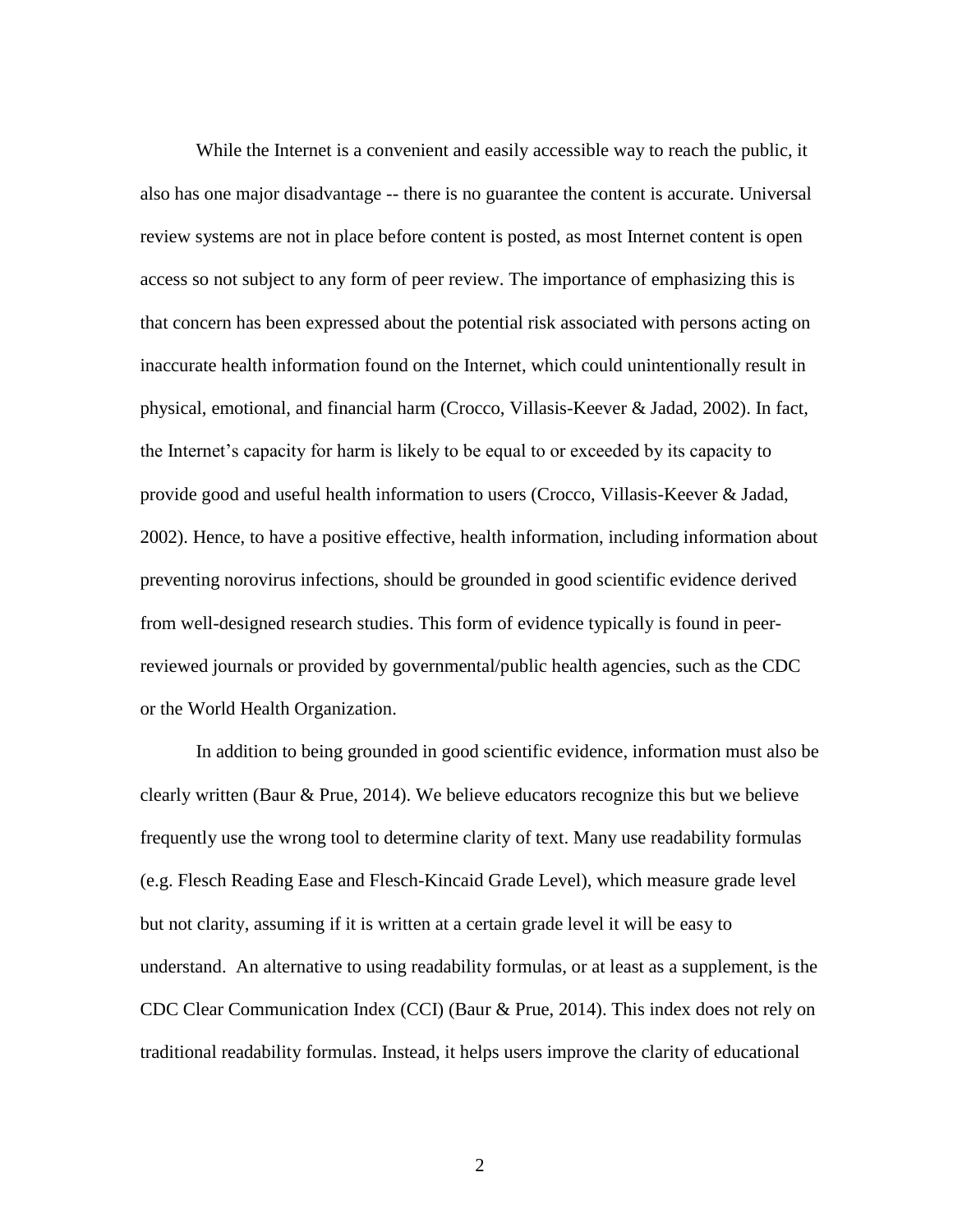materials, which is the appropriateness of text for specific audiences and includes general (e.g. layout) and specific (e.g. captions for graphics) factors (Baur & Prue, 2014).

CCI was grounded in the available evidence about clarity, health and science literacy, numeracy, health behavior, and risk communication as it relates to information comprehension (Baur & Prue, 2014). Additionally, the CCI was based on the 2010 U.S. Federal Plain Writing Act, which requires all U.S. federal agencies, including CDC, to clearly write government documents so the target audience can understand and act on the information (Parmer & Baur, 2015). To date, the CCI has been used by public health professionals to create water quality reports (Phetxumphou, 2014), health messages for Ebola (Santibañez, Siegel, O'Sullivan, Lacson & Jorstad, 2015), and educational materials for obese children (Brito et al., 2015). CCI has also been used as a tool to evaluate materials like a patient portal used by over 80,000 patients (Alpert, Desens, Krist, Aycock & Kreps 2017).

In addition to addressing where, what, and how content is presented, we also need to consider the language or languages in which information is communicated, particularly here in the United States. As the U.S. population becomes more multilingual, the demand for educational materials in languages other than English has also increased and with this comes problems if translations are not properly conducted. For example, often for the sake of time or lack of resources simple translations are performed using base documents in English to another language. With this, grammatical problems can emerge, wrong word choices can be made, and most importantly cultural context not be addressed. To effectively reach the public with information about how to prevent a norovirus infection,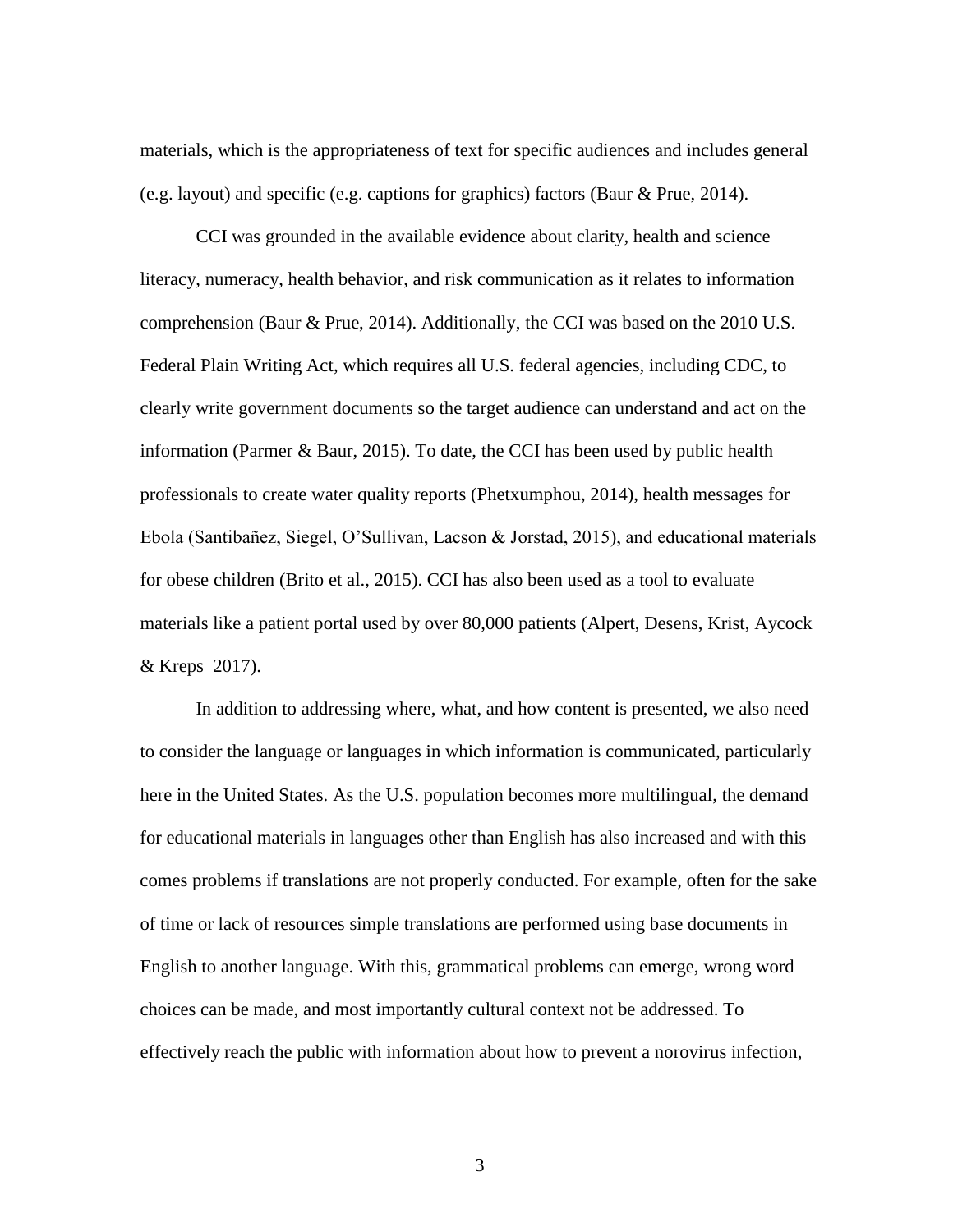we must develop materials in other languages that are not only accurately translated and clearly presented but that are also culturally sensitive.

In the United States as the most recent U.S. census (2010) showed, the minority population (i.e. any group other than non-Hispanic White alone) was 38%, with the minority population estimated to grow to 56% in 2060 (United Census Bureau, 2015). For persons in many minority groups, English is not their first language. In the United States, Spanish is the second most commonly spoken language -- 37.5 million people speak Spanish, many who identify as Hispanic/Latino. What is also important to note is that of the Hispanics/Latinos living in the United States, 36% report being bilingual (Spanish and English speakers) and 38% report that they mainly speak Spanish (Pew Research Center, 2015b). These statistics clearly illustrate the importance of creating norovirus educational materials in Spanish. In addition, three studies suggest that among the Hispanic/Latino community, knowledge about handwashing (Dharod et al., 2007; SteelFisher et al., 2015) and disinfecting procedures (Henley, Stein & Quinlan, 2012), two preventive strategies, might be limited warranting the need for education targeting this population group.

The aim of this study was to determine if a sample of web-based Spanish-language norovirus educational materials targeting consumers were clearly written and accurate (aligned with evidence-based guidelines to prevent norovirus infections). Three research questions guided our study: (1) Are web-based Spanish-language norovirus education materials targeting consumers clearly written and accurate (aligned with evidence-based guidelines to control and prevent norovirus infections)? (2) Is there a correlation between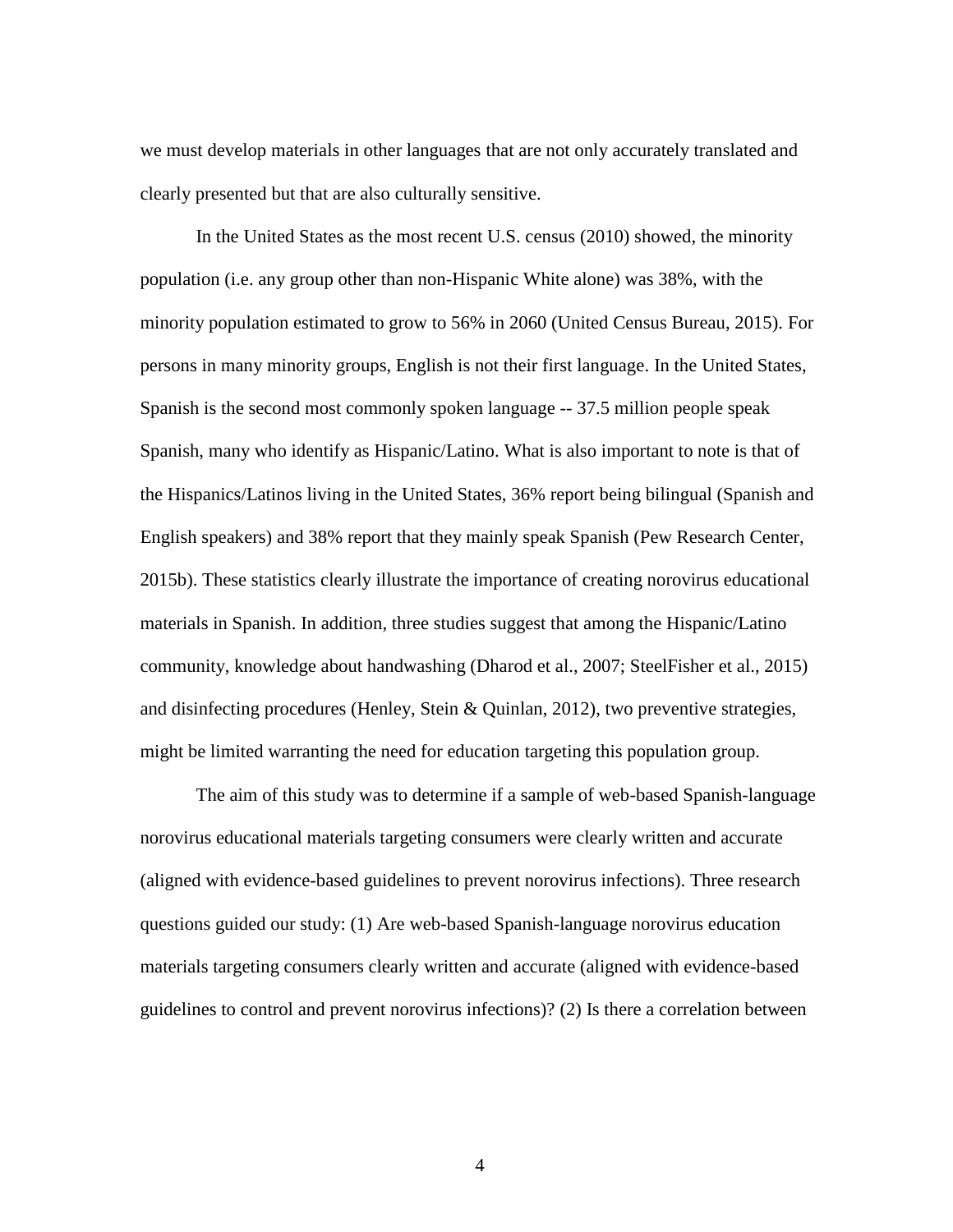alignment and clarity scores of the educational materials? (3) Do educational materials differ in alignment and clarity across geographic regions?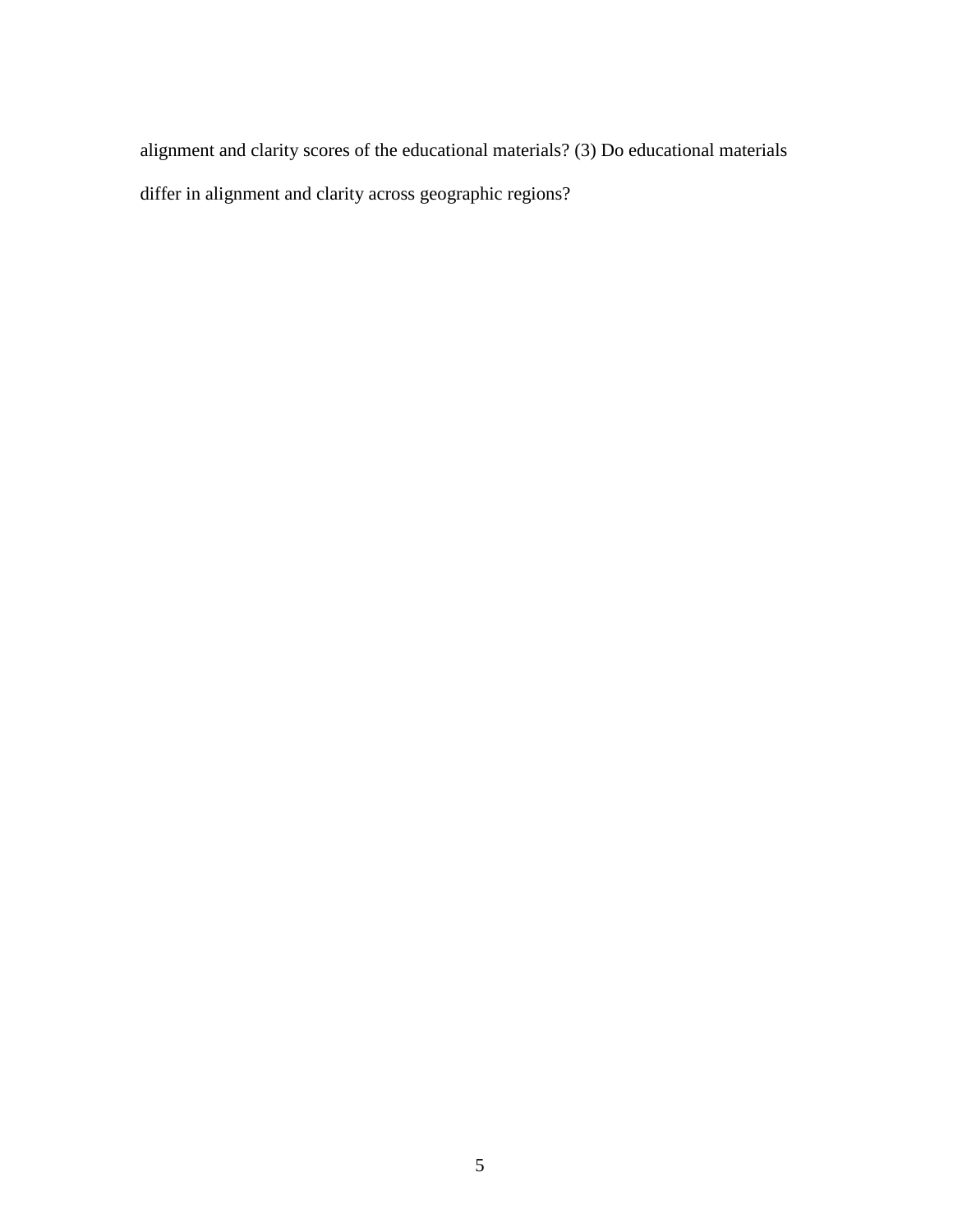#### **CHAPTER TWO**

## **CONTENT ANALYSIS OF SPANISH-LANGUAGE MATERIALS TARGETING CONSUMERS WITH INFORMATION ABOUT HUMAN NOROVIRUS**

#### **INTRODUCTION**

Worldwide, norovirus infections are a significant public health problem. According to the World Health Organization (WHO), in 2010 nearly 25% (120 million of the 600 million) of cases of foodborne disease were attributed to noroviruses illustrating the importance of developing effective intervention strategies to reduce the burden of illness (WHO, 2015). Until a vaccine becomes available, implementation of prevention and control strategies -- good hand hygiene, isolation/exclusion of infected individuals, environmental sanitation, and safe food handling practices -- is critical. Education is the bridge between these strategies and reducing the burden of illness attributed to noroviruses.

One convenient and easily accessible way to educate the public with information about how to prevent a norovirus infection is the Internet. Most (84%) Americans adults use the Internet (Pew Research Center, 2015a) and 80% have Internet access at home (Gallup, 2013). According to a survey commissioned by the National Cancer Institute, nearly 50% of U.S. Americans reported the Internet was the first place they went to get information about health and medical topics (National Cancer Institute, 2015).

While the Internet is a convenient and easily accessible way to reach the public, it also has one major disadvantage -- there is no guarantee the information is accurate.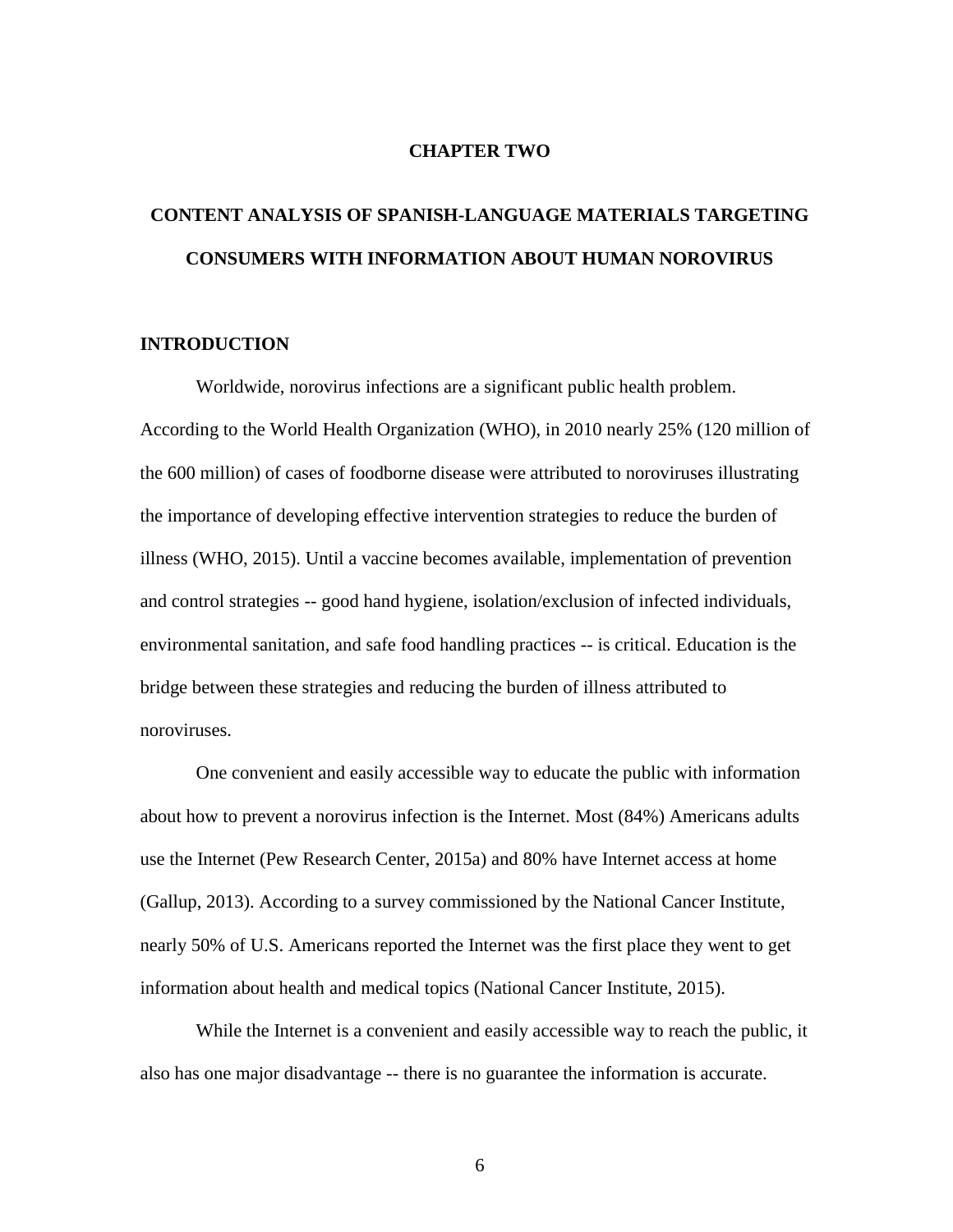Universal review systems are not in place before information is posted as most Internet content is open access so not subject to any form of peer review. The importance of stating this is that concern has been expressed about the potential risk associated with persons acting on inaccurate health information found on the Internet, which could unintentionally result in physical, emotional, and financial harm (Crocco, Villasis-Keever & Jadad, 2002). In fact, the Internet's capacity for harm is likely to be equal to or exceeded by its capacity to provide good and useful health information to users (Crocco, Villasis-Keever & Jadad, 2002).

This problem can become amplified as the United States becomes more multilingual and the availability of inaccurate and improperly translated materials in other languages increases. As Spanish is the second most commonly spoken language in the world (414 million speakers) (Lewis, Simons & Fennig, 2014) and the second most commonly spoken language in the United States (37.5 million speakers), we believed warranted a study aimed to examine Spanish-language norovirus educational materials currently available on the Internet.

The aim of this study was to determine if web-based Spanish-language norovirus educational materials targeting consumers were clearly written and accurate (aligned with evidence-based guidelines to prevent norovirus infections). Three research questions guided our study: (1) Are web-based Spanish-language norovirus education materials targeting consumers clearly written and accurate (aligned with evidence-based guidelines to control and prevent norovirus infections)? (2) Is there a correlation between alignment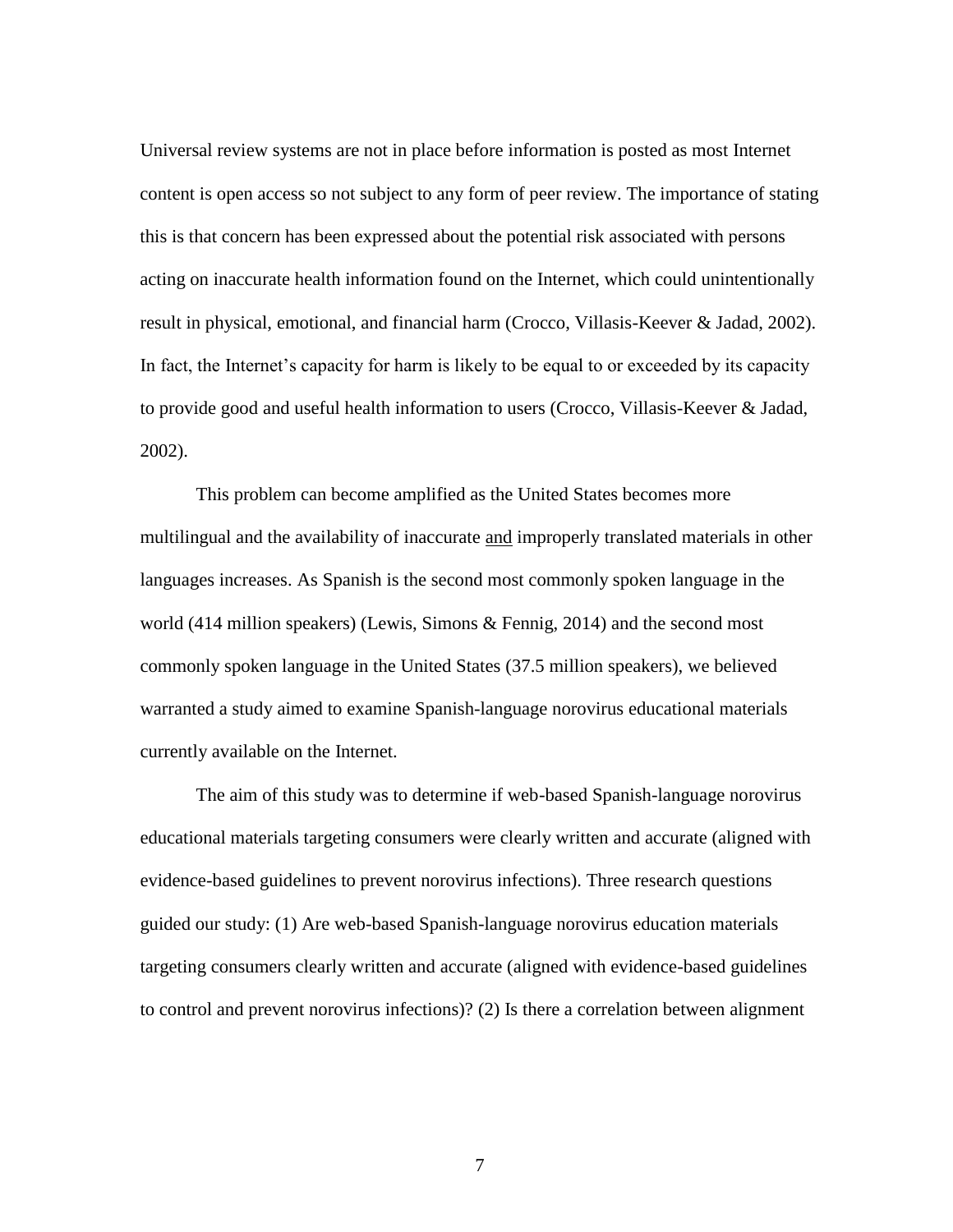and clarity scores of the educational materials? (3) Do educational materials differ in alignment and clarity across geographic regions?

#### **METHODS**

A content analysis of Spanish-language norovirus educational materials was performed to determine if educational materials were aligned with the CDC guidelines to prevent norovirus infections (CDC, 2015), and were clearly written using the CDC CCI. According to Krippendorff, *"a content analysis is a systematic search or a review, where the researcher attempts to draw inferences from a text as to the use of a certain trend or theme, or common characteristics in communication"* (Krippendorff, 2004). A Google Advanced Search of the Word Wide Web (WWW) for Spanish-language norovirus educational materials targeting consumers was performed. To be included in the analysis, the educational material (hereafter called an artifact) had to: (1) have been published to the WWW between January 1, 2011 and February 10, 2015; (2) target general consumers; (3) pertain to noroviruses and food safety; (4) be written in Spanish; and (5) be formatted as info sheets, articles, bulletins, newsletters, slideshows, or videos. News articles, theses, dissertations, research articles, protocols, class presentations, class syllabi, Wikipedia entries, question/answer sites, online forums, continuing education training materials, catalogues of products, government/non-government reports, non-food safety related links, educational materials formatted as blogs, and artifacts written in English were excluded. The start date of January 2011 was chosen because Scallan et al. (2011) published national statistics about foodborne disease in the United States showing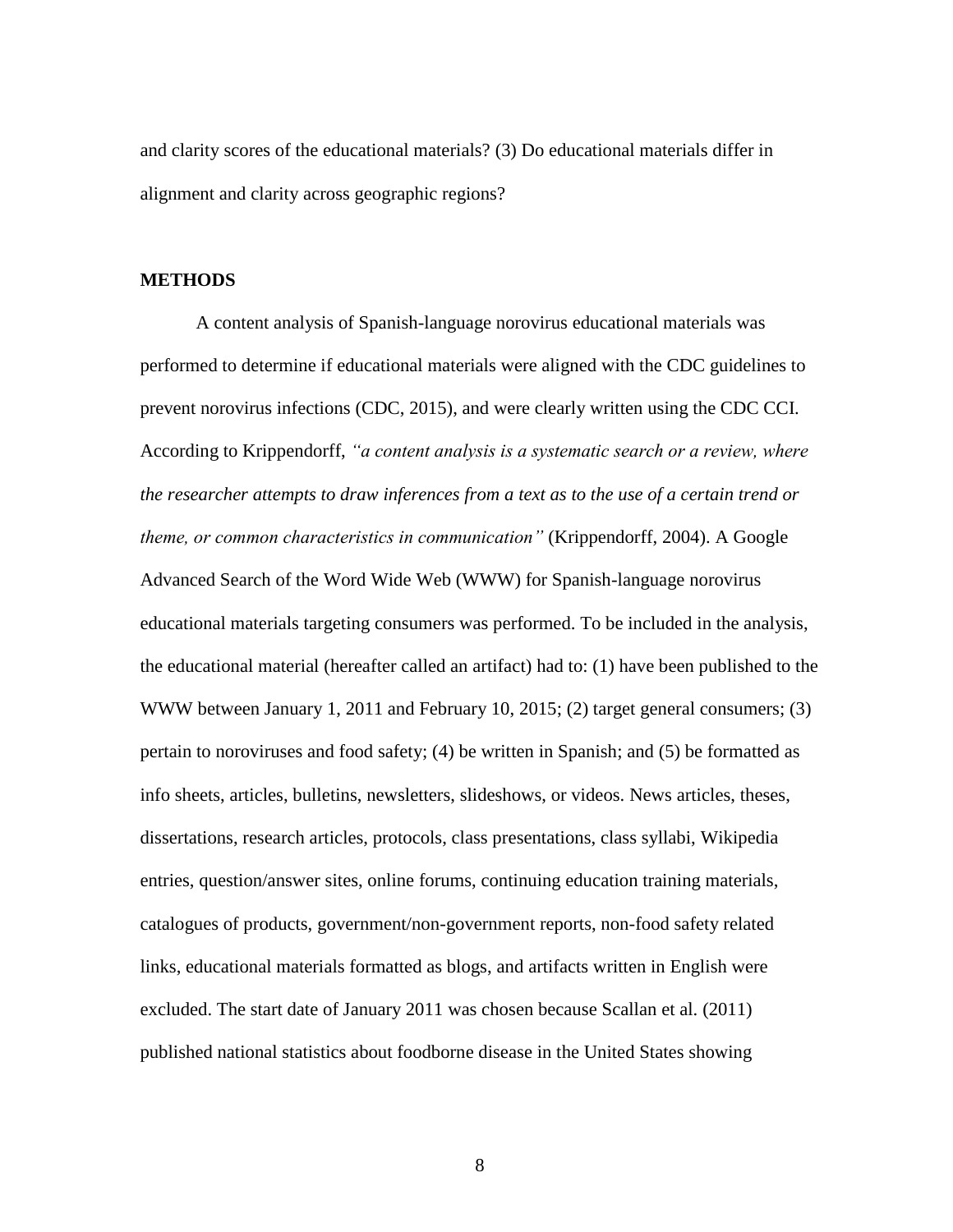norovirus to be the leading cause of foodborne disease. Additionally in 2011, the CDC published a paper describing three strategies known to prevent norovirus infections - proper hand hygiene, exclusion and isolation of infected persons, and environmental sanitation. In addition, CDC created Preventing Norovirus Infection guidelines available on CDC's website which are based on the paper mentioned before and include new topics like safe handling of food; procedures for cleaning and disinfecting vomit and fecal matter; and laundry (CDC, 2015).

Two Google Advanced Searches were conducted by a research assistant using two search strings: (1) "Norovirus" AND "prevención" AND "hogar" OR "cocina" OR "consumidores," and (2) "Norovirus" AND "control" AND "hogar" OR "cocina" OR "consumidores." The translation in English is (1) "Norovirus" AND "prevention" AND "home" OR "kitchen" OR "consumers," and (2) "Norovirus" AND "control" AND "home" OR "kitchen" OR "consumers." For each search string, the total number of results (links to artifacts) was recorded. Each result was opened and recorded in an electronic spreadsheet (one spreadsheet for each search string). Each spreadsheet included: identification number, individual educational material title, link, whether educational material was included or excluded, reason for exclusion (if applicable), and target population. Each artifact was converted to a portable document format (PDF) file using the NCapture function of NVivo 10® (QSR International Pty Ltd, 2013).

When the Google Advanced Search was performed, the last page of Google displayed the following, *"In order to show you the most relevant results, we have omitted some entries very similar to the [number of results] already displayed."* According to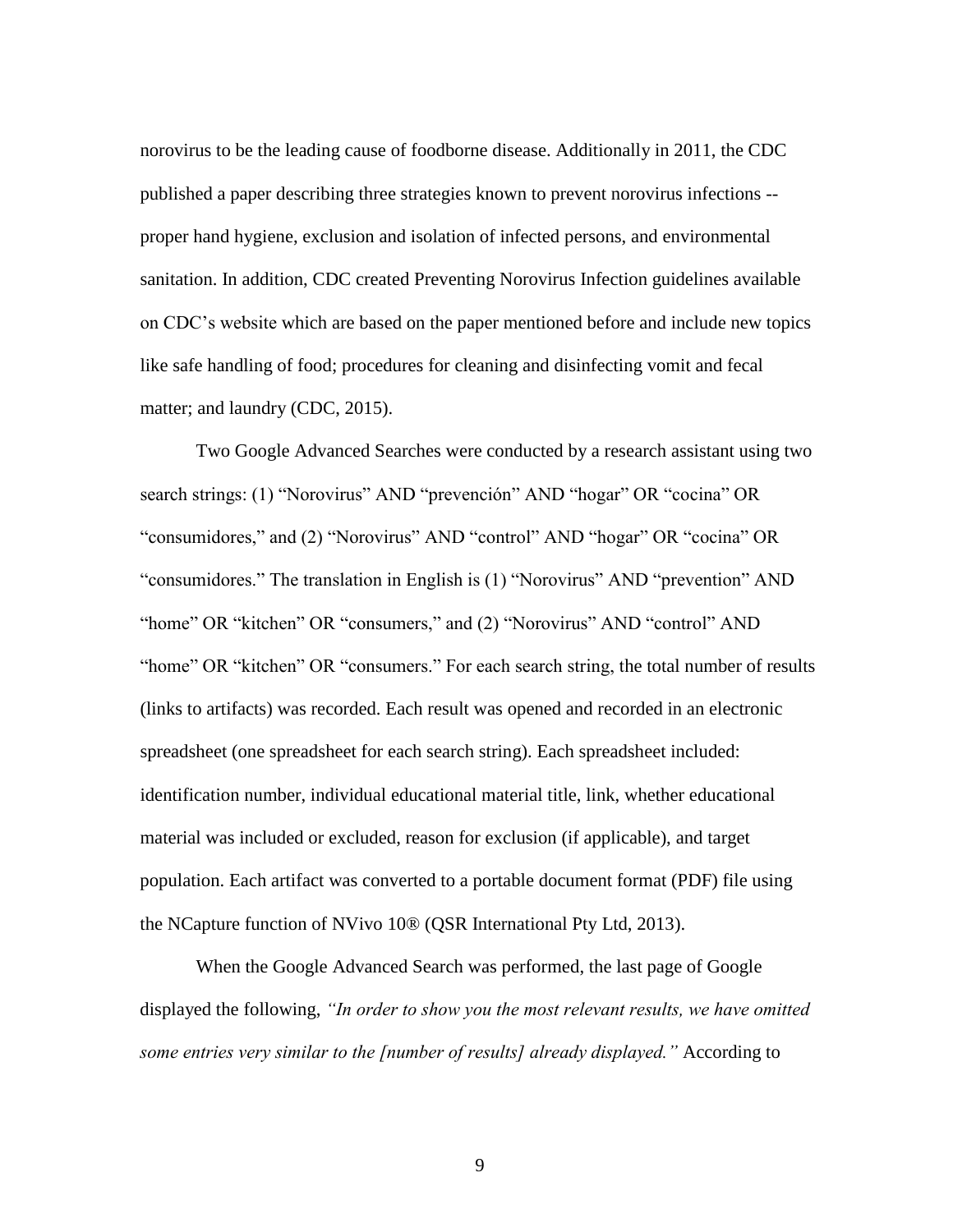Google Support this was displayed because *"multiple documents contained identical titles as well as the same text in their snippets, therefore, only the most relevant document from among a like set was displayed in the results"* (Google Support, 2017). All remaining artifacts were considered duplicates. We calculated the number of duplicates by subtracting the number of results displayed from the total number of results reported on the initial search result page. The final results from the second search string were compared with the final results from the first search string to find duplicates between the two search strings. The duplicates were removed, and the two spreadsheets were combined into one. Once duplicates were removed, artifacts were screened for eligibility based on inclusion criteria.

#### **Coding**

Two coding manuals were developed to analyze eligible artifacts. The first coding manual was created to assess alignment with the CDC prevention guidelines, and the second one was the CCI designed by communication experts at CDC to assess clarity. In some studies, researchers use readability formulas instead of assessing clarity*.* The first coding manual was comprised of 37 items divided into 3 categories: identifying information (11 items), format (2 items), and accuracy of content (24 items). Topical areas in which accuracy of content was measured included: hand hygiene (8 items); washing fruits and vegetables (1 item); cooking seafood (2 items); preparing food while sick (5 items); cleaning and disinfecting (6 items); and laundry (2 items) (CDC, 2015). In addition, we referenced cleaning and disinfecting educational materials linked on the CDC guidelines website because they described procedures for cleaning and disinfecting in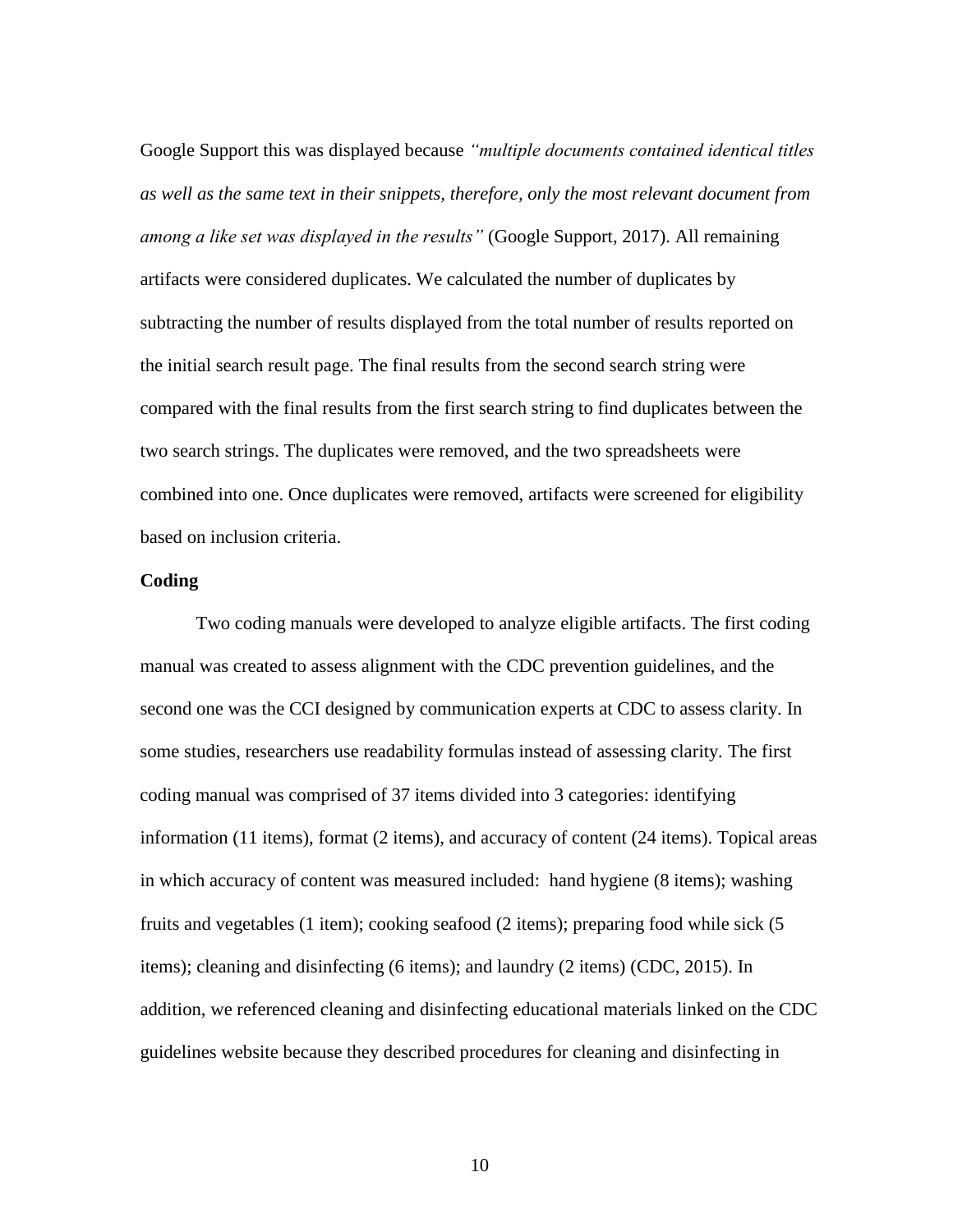more detail (Somerset (NJ) County, National Environmental Health Association, Water

Quality and Health, American Chemistry Council, & Canadian Chlorine Chemistry

Council, 2015). The information from these sources was included as part of the topic

cleaning and disinfecting (6 items) (Table 1).

| <b>Topic</b> area     | CDC guidelines to prevent norovirus infections                                                           |
|-----------------------|----------------------------------------------------------------------------------------------------------|
| Hand hygiene          | Wash your hands carefully with soap and water. <sup>a</sup>                                              |
|                       | When should you wash your hands?<br>$\bullet$                                                            |
|                       | - Before, during, and after preparing food;                                                              |
|                       | - Before eating food;                                                                                    |
|                       | - Before and after caring for someone who is sick and treating a cut or<br>wound;                        |
|                       | - After using the toilet, changing diapers, or cleaning up a child who has                               |
|                       | used the toilet; blowing your nose, coughing, or sneezing; touching an                                   |
|                       | animal, animal feed, or animal waste; handling pet food or pet treats;<br>touching garbage. <sup>a</sup> |
|                       | • Wet your hands with clean, running water, and apply soap. Lather your                                  |
|                       | hand (backs of your hands, between your fingers, and under your nails).                                  |
|                       | Scrub your hands for at least 20 seconds. Rinse your hands well under                                    |
|                       | clean, running water. Dry your hands using a clean towel or air dry them. <sup>a</sup>                   |
|                       | Continue washing hands often during the two weeks following norovirus<br>$\bullet$                       |
|                       | illness. <sup>a</sup>                                                                                    |
|                       | Alcohol-based hand sanitizers can be used in addition to handwashing but                                 |
|                       | not as a substitution. <sup>a</sup>                                                                      |
| Washing<br>fruits and | Carefully wash fruits and vegetables before preparing and eating them. <sup>a</sup>                      |
| vegetables            |                                                                                                          |
| Cooking               | Cook oysters and other shellfish thoroughly. <sup>a</sup><br>$\bullet$                                   |
| seafood               | Be aware that noroviruses are relatively resistant to heat $(140^{\circ}F)^{a}$ .                        |
| Preparing             | Keep sick children out of areas where food is being handled and prepared. <sup>a</sup><br>$\bullet$      |
| food while            | When you are sick, do not prepare food or care for others who are sick. <sup>a</sup>                     |
| sick                  | Do not prepare food for others or provide healthcare while you are sick and<br>$\bullet$                 |
|                       | for at least 2 days after symptoms stop. <sup>a</sup>                                                    |
| Cleaning and          | Use a chlorine bleach solution with a concentration of 1000-5000 ppm or<br>$\bullet$                     |
| disinfecting          | other disinfectant registered as effective against norovirus by the                                      |
|                       | Environmental Protection Agency (EPA). <sup>a</sup>                                                      |
|                       | • Clean up after a vomiting or diarrhea accident                                                         |
|                       | - Remove vomit or diarrhea right away: wearing protective clothing (e.g.,                                |
|                       | gloves, apron and/or mask), wipe up vomit or diarrhea with paper                                         |
|                       | towels; use kitty litter, baking soda, or other absorbent material on                                    |
|                       | carpets and upholstery to absorb liquid; do not vacuum material: pick up                                 |

**Table 1. CDC guidelines to prevent norovirus infections used to evaluate alignment of webbased Spanish-language artifacts**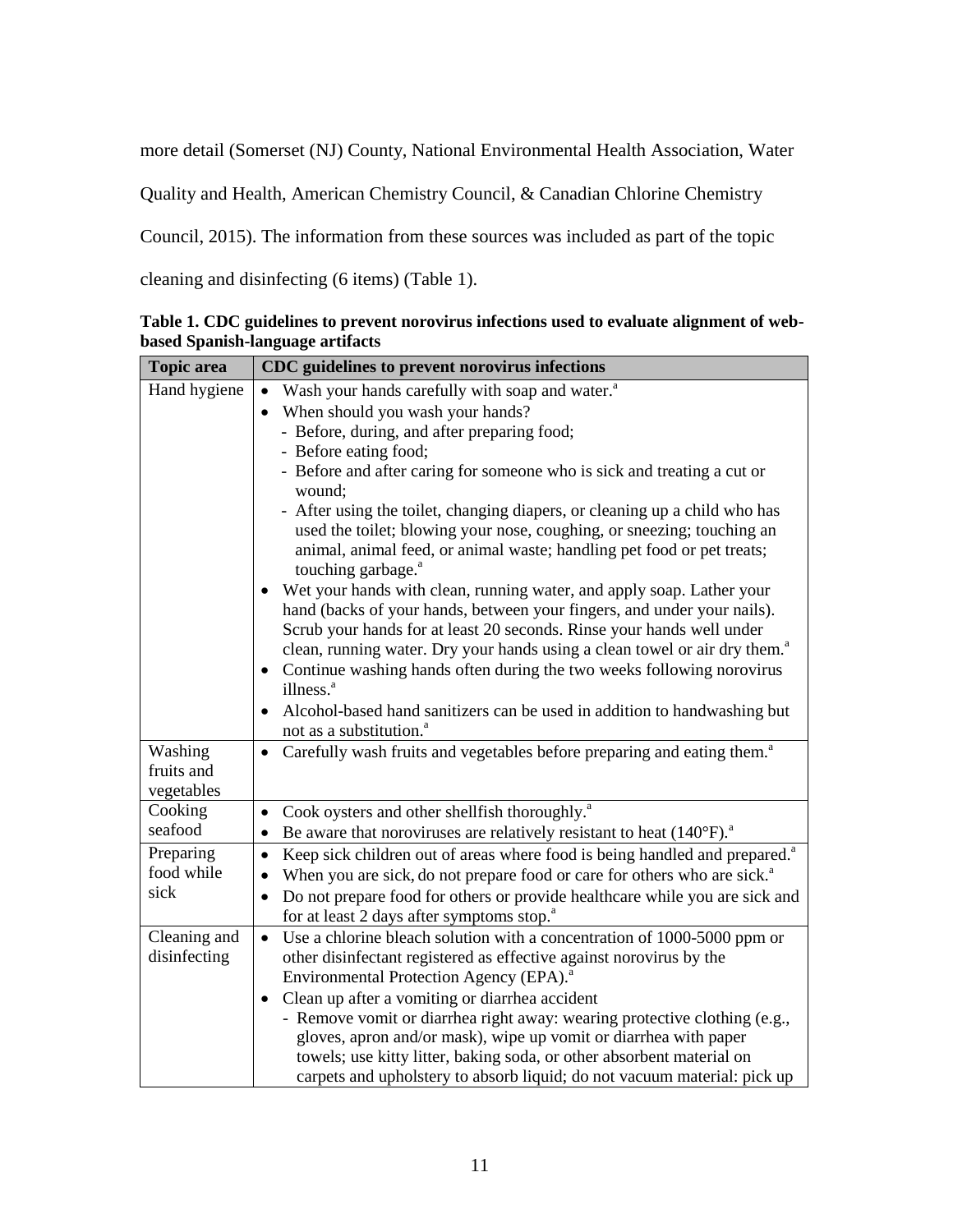**Table 1. CDC guidelines to prevent norovirus infections used to evaluate alignment of webbased Spanish-language artifacts (continued)** 

| <b>Topic</b> area | CDC guidelines to prevent norovirus infections                                                                                                                                                                                                                              |  |  |  |  |  |
|-------------------|-----------------------------------------------------------------------------------------------------------------------------------------------------------------------------------------------------------------------------------------------------------------------------|--|--|--|--|--|
| Cleaning and      | using paper towels; dispose of paper towel/waste in plastic trash bag or                                                                                                                                                                                                    |  |  |  |  |  |
| disinfecting      | biohazard bag.                                                                                                                                                                                                                                                              |  |  |  |  |  |
|                   | - Use soapy water to wash surfaces that contacted vomit/diarrhea and all<br>nearby surfaces.                                                                                                                                                                                |  |  |  |  |  |
|                   |                                                                                                                                                                                                                                                                             |  |  |  |  |  |
|                   | - Rinse thoroughly with plain water.                                                                                                                                                                                                                                        |  |  |  |  |  |
|                   | - Wipe dry with paper towels. <sup>b</sup>                                                                                                                                                                                                                                  |  |  |  |  |  |
|                   | Disinfect surfaces by applying a chlorine bleach solution                                                                                                                                                                                                                   |  |  |  |  |  |
|                   | - Prepare a chlorine bleach solution. Mixing directions are based on EPA-                                                                                                                                                                                                   |  |  |  |  |  |
|                   | registered bleach product directions to be effective against norovirus.                                                                                                                                                                                                     |  |  |  |  |  |
|                   | Consult label directions on the bleach product. Steam cleaning may be                                                                                                                                                                                                       |  |  |  |  |  |
|                   | preferable for carpets and upholstery.                                                                                                                                                                                                                                      |  |  |  |  |  |
|                   |                                                                                                                                                                                                                                                                             |  |  |  |  |  |
|                   | - Rinse all surfaces intended for food or mouth contact with plain water<br>before use. <sup>b</sup>                                                                                                                                                                        |  |  |  |  |  |
|                   | Wash your hands thoroughly with soap and water. <sup>b</sup>                                                                                                                                                                                                                |  |  |  |  |  |
| Laundry           | Immediately remove and wash clothes or linens that may be contaminated                                                                                                                                                                                                      |  |  |  |  |  |
|                   | with vomit/diarrhea. <sup>a</sup>                                                                                                                                                                                                                                           |  |  |  |  |  |
|                   | $\bullet$                                                                                                                                                                                                                                                                   |  |  |  |  |  |
|                   |                                                                                                                                                                                                                                                                             |  |  |  |  |  |
|                   |                                                                                                                                                                                                                                                                             |  |  |  |  |  |
|                   | cycle length then machine dry them. <sup>a</sup>                                                                                                                                                                                                                            |  |  |  |  |  |
|                   | - Leave surfaces wet for at least 5 minutes.<br>You should: handle soiled items carefully without agitating them; wear<br>rubber or disposable gloves while handling soiled items, and wash your<br>hands after; and wash the items with detergent at the maximum available |  |  |  |  |  |

<sup>a</sup>CDC Guidelines to Prevent Norovirus Infections (http://www.cdc.gov/norovirus/preventing-infection.html) <sup>b</sup> Clean-up and Disinfection for Norovirus ("Stomach Bug") [\(http://www.disinfect-for-health.org/wp](http://www.disinfect-for-health.org/wp-content/themes/disinfect/pdfs/NorovirusIncident_8.5x11_English_Color.pdf)[content/themes/disinfect/pdfs/NorovirusIncident\\_8.5x11\\_English\\_Color.pdf\)](http://www.disinfect-for-health.org/wp-content/themes/disinfect/pdfs/NorovirusIncident_8.5x11_English_Color.pdf)

The second coding manual, the CCI, was used to assess clarity. The CCI consists

of 20 scored items (scored as 0 or 1) that influence clarity of text and ease of

understanding (Baur & Prue, 2014). The scored items were divided into 4 parts: (A) core

items -- main message and call to action, language, information design, and state of the

science (11 items); (B) behavioral recommendations (3 items); (C) numbers (3 items); and

(D) risk (3 items) (Baur & Prue, 2014).

Two numeric scores were calculated for each artifact, one score for alignment with

the CDC guidelines (alignment score) and one for clarity (CCI score). The maximum

possible score for alignment was 33 points. The maximum possible score for clarity was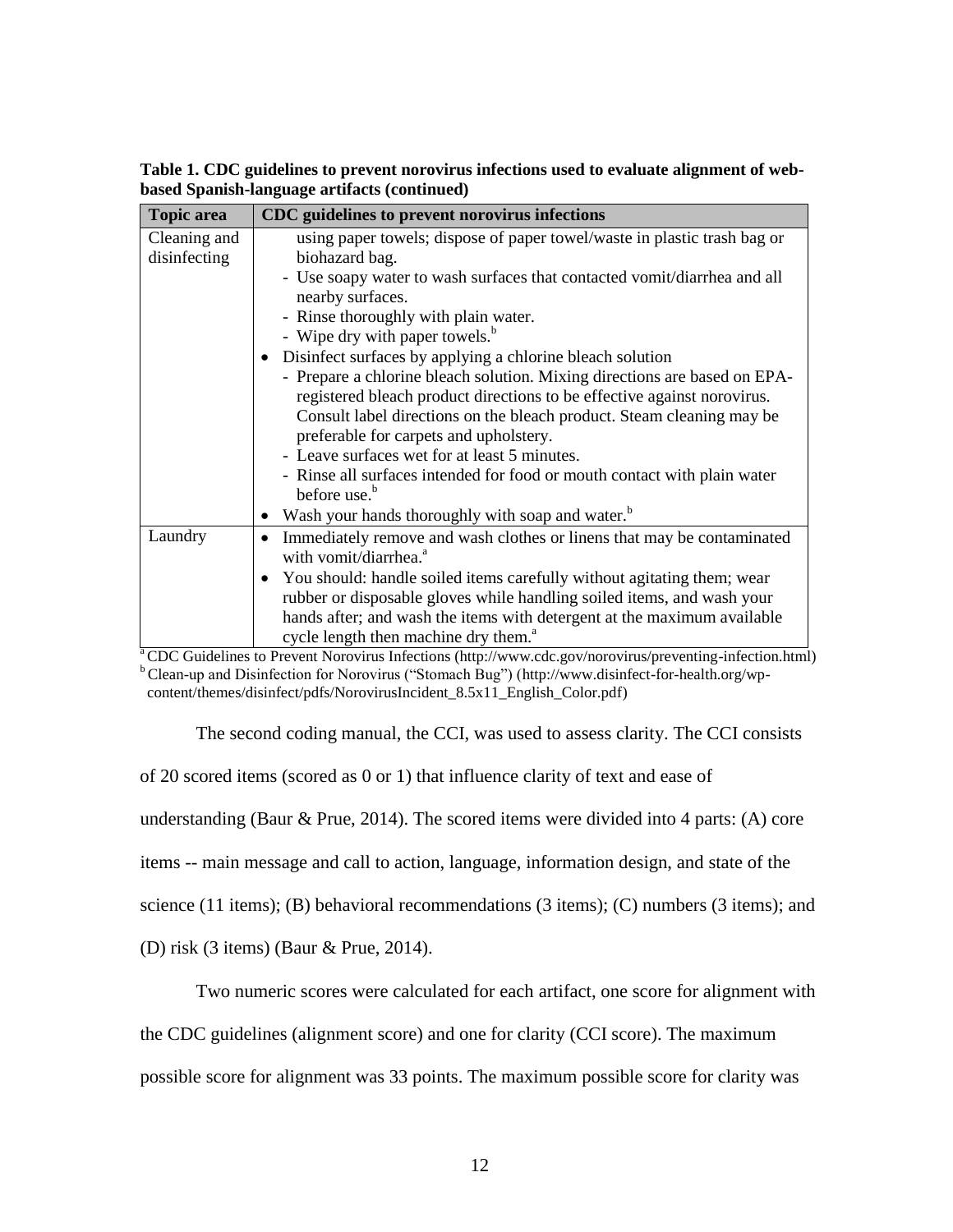20 points. A minimum score of 18 points is recommended for an artifact to be considered clearly written according to the CCI (Baur & Prue, 2014). These scores allowed us to evaluate the alignment and clarity of web-based Spanish-language norovirus artifacts.

Two native Spanish speakers were trained as coders by content analysis specialists to ensure a consistent, reliable coding process. During training sessions, coders analyze 20% of the sample  $(n=7)$  as a pilot. Points of disagreement between coders were reexamined and discussed until agreement was reached for each coding item (i.e. points of disagreements were reconciled). Intercoder reliability (IR) scores were calculated for the pilot analysis (Perreault  $& Leigh, 1989$ ). The pilot analysis using the alignment coding manual received an IR that was above the recommended score of 0.70 (0.97) (Perreault  $\&$ Leigh, 1989). However, the pilot analysis using the CCI received an IR below the recommended score of 0.70 (0.63), therefore, a second pilot analysis on just the CCI using another 20% of the sample was performed, at which time coders scored within the recommended range (0.89).

A coding sheet was used to record coder responses to each item in the coding manual used to assess alignment. For the CCI, a score sheet created by the CDC was used to record coders' responses to each item. All responses were entered into an electronic spreadsheet. To ensure responses were entered correctly, 10% of the sample was checked by a research assistant. A scoring system was created by our research to determine educational material alignment with the six topic areas (CDC, 2015; Somerset (NJ) County, National Environmental Health Association, Water Quality and Health, American Chemistry Council, & Canadian Chlorine Chemistry Council, 2015). Based on alignment,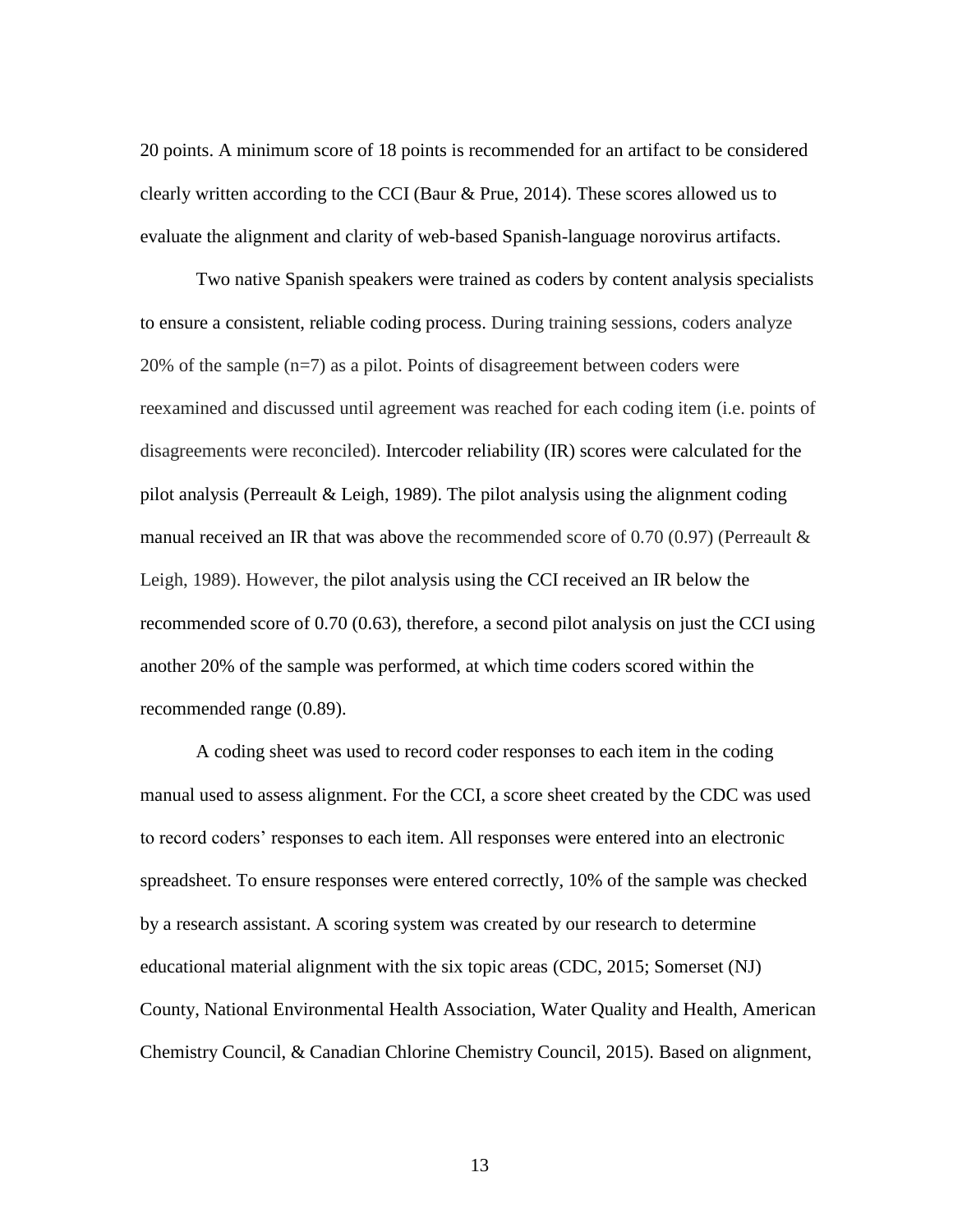each artifact was assigned an alignment score and subscores for each of the six topic areas (Table 2). Each question of the coding manual had the same weight, such as 1 point. The maximum possible subscores for each topic area were as follows: hand hygiene=17, washing fruits and vegetables=1, cooking seafood=2, preparing food while sick=5, cleaning and disinfecting=6, and laundry=2. Some topics areas had more points than others because the CDC guidelines to prevent norovirus infections presented more information in some areas. For example, for washing fruits and vegetables, the guidelines only suggested to wash fruits and vegetables and no details were specified.

| <b>Coding Manual Question by Topic Area</b>                         | <b>Correct Response</b>       | <b>Score</b> |
|---------------------------------------------------------------------|-------------------------------|--------------|
| <b>Hand hygiene</b>                                                 |                               |              |
| Is handwashing stated? <sup>a</sup>                                 | Yes                           | 1            |
| What is the duration for handwashing? <sup><math>a</math></sup>     | 20 seconds or greater         | 1            |
| Is soap mentioned? <sup>a</sup>                                     | Yes                           | 1            |
| What type of drying device is recommended? <sup>a</sup>             | Clean towel                   | $1^{\circ}$  |
|                                                                     | Air dry                       | $1^{\circ}$  |
| Following which events is hand-washing suggested?                   |                               |              |
| Before, during, and after preparing food <sup>a</sup>               | Yes                           | 1            |
| Before eating food <sup>a</sup>                                     | Yes                           |              |
| Before and after caring for someone who is sick <sup>a</sup>        | Yes                           |              |
| Before and after treating a cut or wound <sup>a</sup>               | Yes                           |              |
| After using the toilet <sup>a</sup>                                 | Yes                           |              |
|                                                                     | Yes                           |              |
| After blowing your nose, coughing, or sneezing <sup>a</sup>         | Yes                           |              |
| After touching an animal, animal feed, or animal waste <sup>a</sup> | Yes                           |              |
| After handling pet food or pet treats <sup>a</sup>                  | Yes                           |              |
| After touching garbage <sup>a</sup>                                 | Yes                           |              |
| Does it mention that one should continue washing hands              | Yes                           | 1            |
| often during the two weeks following a norovirus                    |                               |              |
| infection? <sup>a</sup>                                             |                               |              |
| Are hand sanitizers mentioned? <sup>a</sup>                         | Yes                           | 1            |
| Are hand sanitizers stated to be an acceptable alternative for      | N <sub>0</sub>                | 1            |
| handwashing? <sup>a</sup>                                           |                               |              |
|                                                                     | <b>Maximum Possible Score</b> | 17           |

**Table 2. Scoring key for determining alignment of web-based Spanish-language artifacts with CDC guidelines to prevent norovirus infections**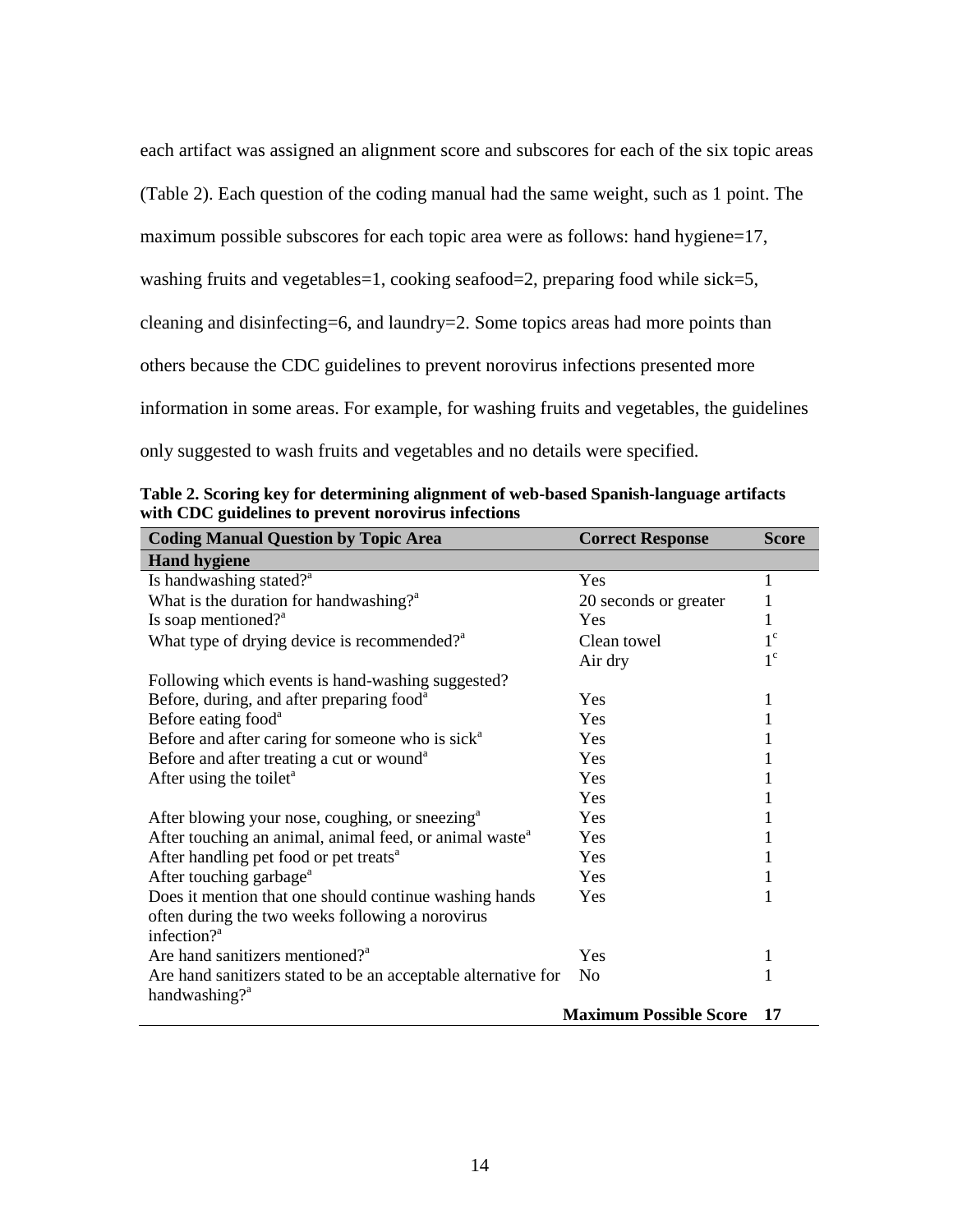**Table 2. Scoring key for determining alignment of web-based Spanish-language artifacts with CDC guidelines to prevent norovirus infections (continued)**

| <b>Coding Manual Question by Topic Area</b>                                                          |     | <b>Correct Response</b>       | <b>Score</b> |
|------------------------------------------------------------------------------------------------------|-----|-------------------------------|--------------|
| <b>Washing fruits and vegetables</b>                                                                 |     |                               |              |
| Is washing fruits and vegetables recommended? <sup>a</sup>                                           | Yes |                               | 1            |
|                                                                                                      |     | <b>Maximum Possible Score</b> | $\mathbf{1}$ |
| <b>Cooking seafood</b>                                                                               |     |                               |              |
| Is proper cooking of seafood recommended? <sup>a</sup>                                               | Yes |                               | 1            |
| Is the maximum temperature at which norovirus can survive                                            | Yes |                               | 1            |
| $(140^{\circ}$ F or 60 $^{\circ}$ C) mentioned? <sup>a</sup>                                         |     |                               |              |
|                                                                                                      |     | <b>Maximum Possible Score</b> | 2            |
| <b>Preparing food while sick</b>                                                                     |     |                               |              |
| Does it mention that sick infants and children must be kept                                          | Yes |                               | 1            |
| out of areas where food is being handled and prepared? <sup>a</sup>                                  |     |                               |              |
| Is minimizing contact with persons when they are sick                                                | Yes |                               | 1            |
| mentioned? <sup>a</sup>                                                                              |     |                               |              |
| Are sick persons discouraged from preparing food for                                                 | Yes |                               | 1            |
| $others?$ <sup>a</sup>                                                                               |     |                               |              |
| Are sick persons discouraged from caring for others? <sup>3</sup>                                    | Yes |                               | 1            |
| Does it mention that sick persons must wait at least 2 days                                          | Yes |                               | 1            |
| after symptoms stop to return to normal activities? <sup>a</sup>                                     |     |                               |              |
|                                                                                                      |     | <b>Maximum Possible Score</b> | 5            |
| <b>Cleaning and Disinfecting</b>                                                                     |     |                               |              |
| Are there recommendations for cleaning vomit? <sup>a,b</sup>                                         |     | Yes                           | 1            |
| Are there recommendations for cleaning fecal matter? <sup>a,b</sup>                                  |     | Yes                           | 1            |
| Does it mention that bleach solutions must be freshly prepared? <sup>b</sup>                         |     | Yes                           | 1            |
| Is a concentration of bleach solution suggested? <sup>3,b</sup>                                      |     | Yes                           | 1            |
| Is the correct concentration of bleach for disinfection of                                           |     | Yes                           | 1            |
| norovirus (1,000-5,000 ppm) or another disinfectant registered as                                    |     |                               |              |
| effective against norovirus stated? $a$ ,                                                            |     |                               |              |
| Is a method/procedure for cleaning vomit or fecal matter                                             |     | Yes                           | 1            |
| provided? <sup>a,b</sup>                                                                             |     |                               |              |
|                                                                                                      |     | <b>Maximum Possible Score</b> | 6            |
| <b>Laundry</b>                                                                                       |     |                               |              |
| Does it recommend that one immediately remove and wash                                               |     | Yes                           | 1            |
| clothes or linens that may be contaminated with vomit or feces? <sup>a</sup>                         |     |                               |              |
| Is a method/procedure for thoroughly washing soiled clothes or                                       |     | Yes                           | 1            |
| linens that may be contaminated with vomit or feces provided? <sup>a</sup>                           |     |                               |              |
|                                                                                                      |     | <b>Maximum Possible Score</b> | 2            |
| <sup>a</sup> Preventing Norovirus Infection (http://www.cdc.gov/norovirus/preventing-infection.html) |     |                               |              |

<sup>b</sup> Clean-up and Disinfection for Norovirus ("Stomach Bug") [\(http://www.disinfect-for-health.org/wp-](http://www.disinfect-for-health.org/wp-content/themes/disinfect/pdfs/NorovirusIncident_8.5x11_English_Color.pdf)

[content/themes/disinfect/pdfs/NorovirusIncident\\_8.5x11\\_English\\_Color.pdf\)](http://www.disinfect-for-health.org/wp-content/themes/disinfect/pdfs/NorovirusIncident_8.5x11_English_Color.pdf)

 $\degree$ Points are mutually exclusive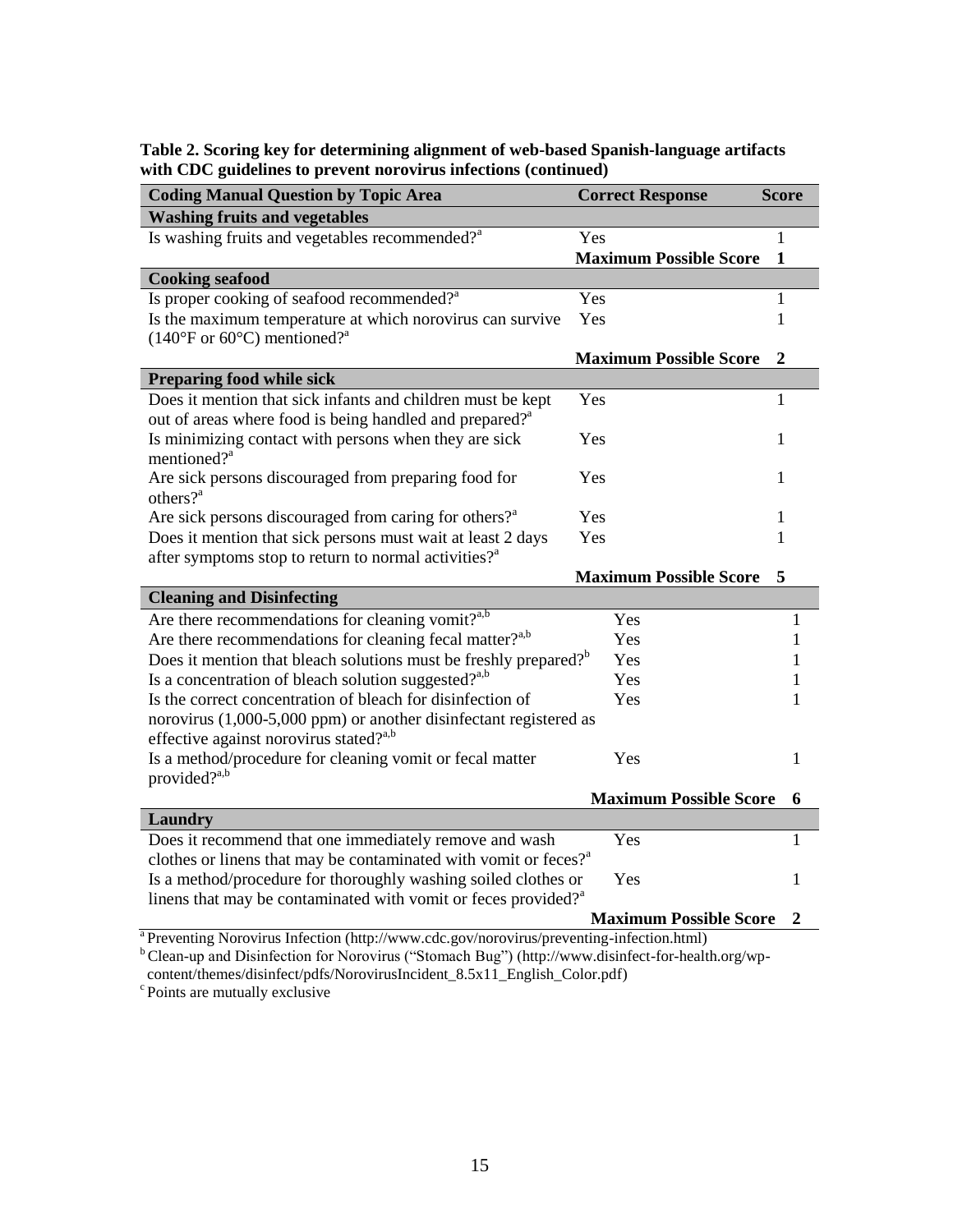#### **Data Analysis**

Response frequencies were calculated using  $JMP^{\circledast}$ , Version 11 (SAS Institute Inc., Cary, NC, 1989-2007). Mean alignment scores and standard deviations for each of the six strategies of the CDC guidelines to prevent norovirus infections were calculated. Based on the CDC CCI scoring system, we calculated frequencies and mean scores for clarity. Correlations were computed between alignment and clarity scores.

Artifacts were also classified by country of origin using the following geographic regions: North America (United States and Canada), Latin America (Argentina, Chile, Peru, and Venezuela), Europe (European Union and Spain), and Asia (Japan). An analysis of variance (ANOVA) test was performed to compare alignment scores between geographic regions and for clarity scores between geographic regions, using  $JMP^{\circledast}$ , Version 11 (SAS Institute Inc., Cary, NC, 1989-2007). Normality was assessed using the Kolmogorov-Smirnov Goodness of Fit test and homogeneity of variance was assessed using Levene's test. We also computed correlations between and within the alignment and clarity scores among geographic regions (North America, Latin America, Europe and Asia).

#### **RESULTS**

Our Google Advanced Search yielded 501 artifacts, 247 from the first search string and 254 from the second search string (Table 3). After removing 129 duplicates, 372 remained. We excluded 317, including news articles, blogs, and materials not related to food safety. Four could not be opened because the link was broken. Next, all artifacts were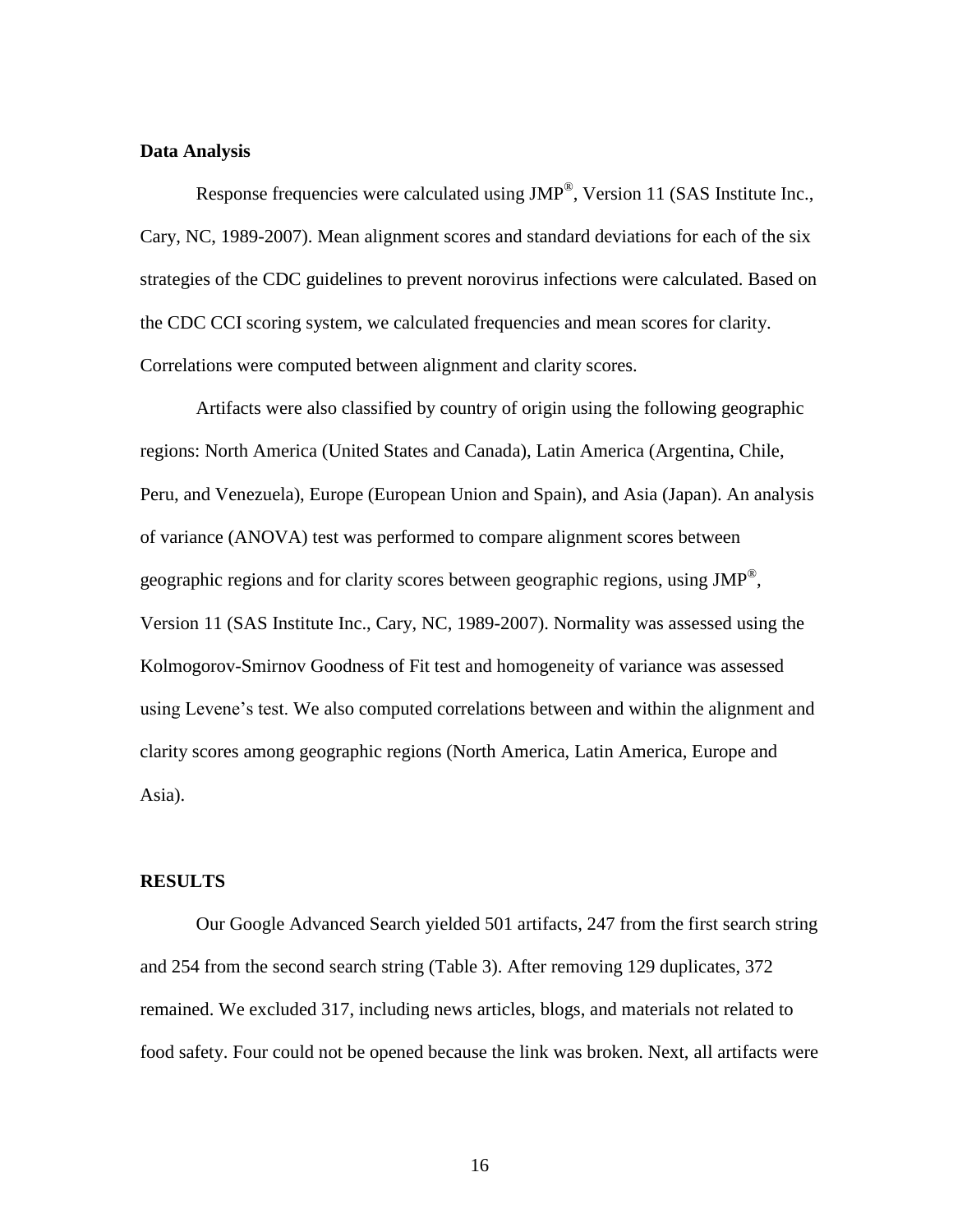screened based on target audience. We excluded 20 that did not target consumers, targeting food handlers, health professionals and special consumers (e.g. pregnant women, cancer patients). After the initial screening, 35 met our inclusion criteria. Each was then rechecked and nine more excluded because they did not meet the inclusion criteria. Those artifacts were not related to food safety  $(n=5)$ , blogs  $(n=2)$ , in English language  $(n=1)$ , and not targeting consumers (n=1). Our final sample was comprised of 26 eligible artifacts. Our final sample of artifacts were from countries around the world, even non-Spanishspeaking countries: the United States (n=11), Japan (n=3), Spain (n=3), Argentina (n=2), Chile  $(n=2)$ , Peru  $(n=2)$ , Canada  $(n=1)$ , and Venezuela  $(n=1)$ . One was from the European Union (Figure 1).

|                                | <b>First research string</b> | <b>Second research string</b> |
|--------------------------------|------------------------------|-------------------------------|
| Keywords                       | "Norovirus" AND              | "Norovirus" AND               |
|                                | "prevención" AND "hogar"     | "control" AND "hogar"         |
|                                | OR "cocina" OR               | OR "cocina" OR                |
|                                | "consumidores"               | "consumidores"                |
| English translation            | "Norovirus" AND              | "Norovirus" AND               |
|                                | "prevention" AND "home"      | "control" AND "home"          |
|                                | OR "kitchen" OR              | OR "kitchen" OR               |
|                                | "consumers"                  | "consumers"                   |
| Total number of results        | 2260                         | 2219                          |
| Duplicates not shown by Google | 2013                         | 1965                          |
| Number of results displayed    | 247                          | 254                           |

**Table 3. Number of results given by Google Advanced Search strings**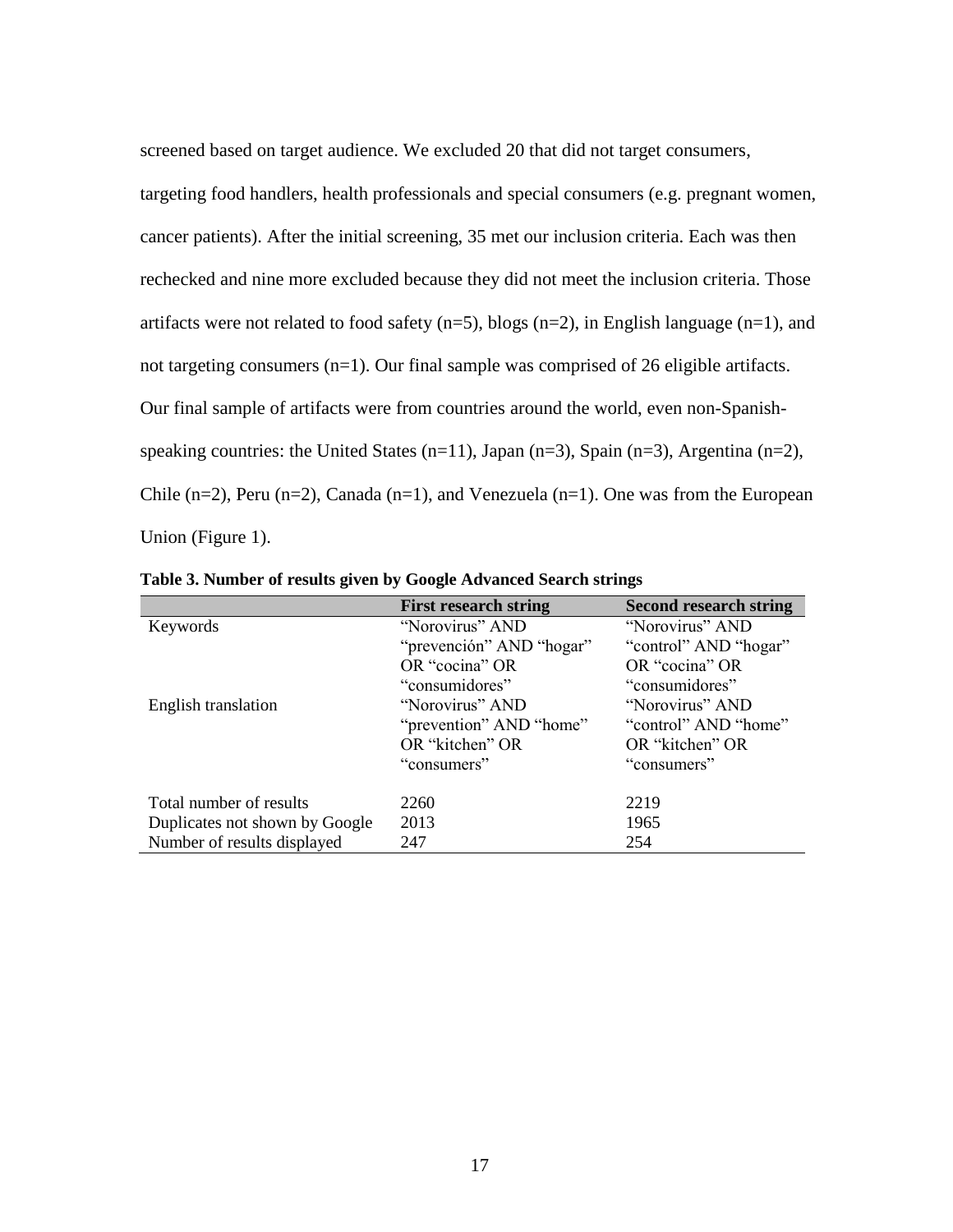

**Figure 1. Artifacts by country (N=26)**

#### **Alignment with CDC Guidelines and the CCI**

The mean alignment score across all six norovirus prevention strategies was low  $(11.6 \text{ of } 33 \text{ points})$  (Table 4). All (N=26) addressed at least one of the 17 dimensions of hand hygiene, but the mean hand hygiene score was low (6.6 of 17 points; SD=2.6) (Table 5). The length of handwashing was only mentioned in 9 (34.6%). The tools listed for hand hygiene -- soap and hand sanitizer -- differed across artifacts. Soap was mentioned in 20 (77.0%) while hand sanitizer was only mentioned in 7 (27.0%). Most suggested washing hands after using the toilet (21, 80.8%); before, during, and after preparing food (19, 73.1%); and before eating food (14, 53.9%). Nearly half (11, 42.3%) mentioned cleaning up vomit were mentioned and 12 (46.1%) cleaning up fecal matter. However, only 4 (15.4%) stated bleach solutions must be freshly prepared, and only 2 (8.1%) provided actual procedures for how to clean up vomit or fecal matter.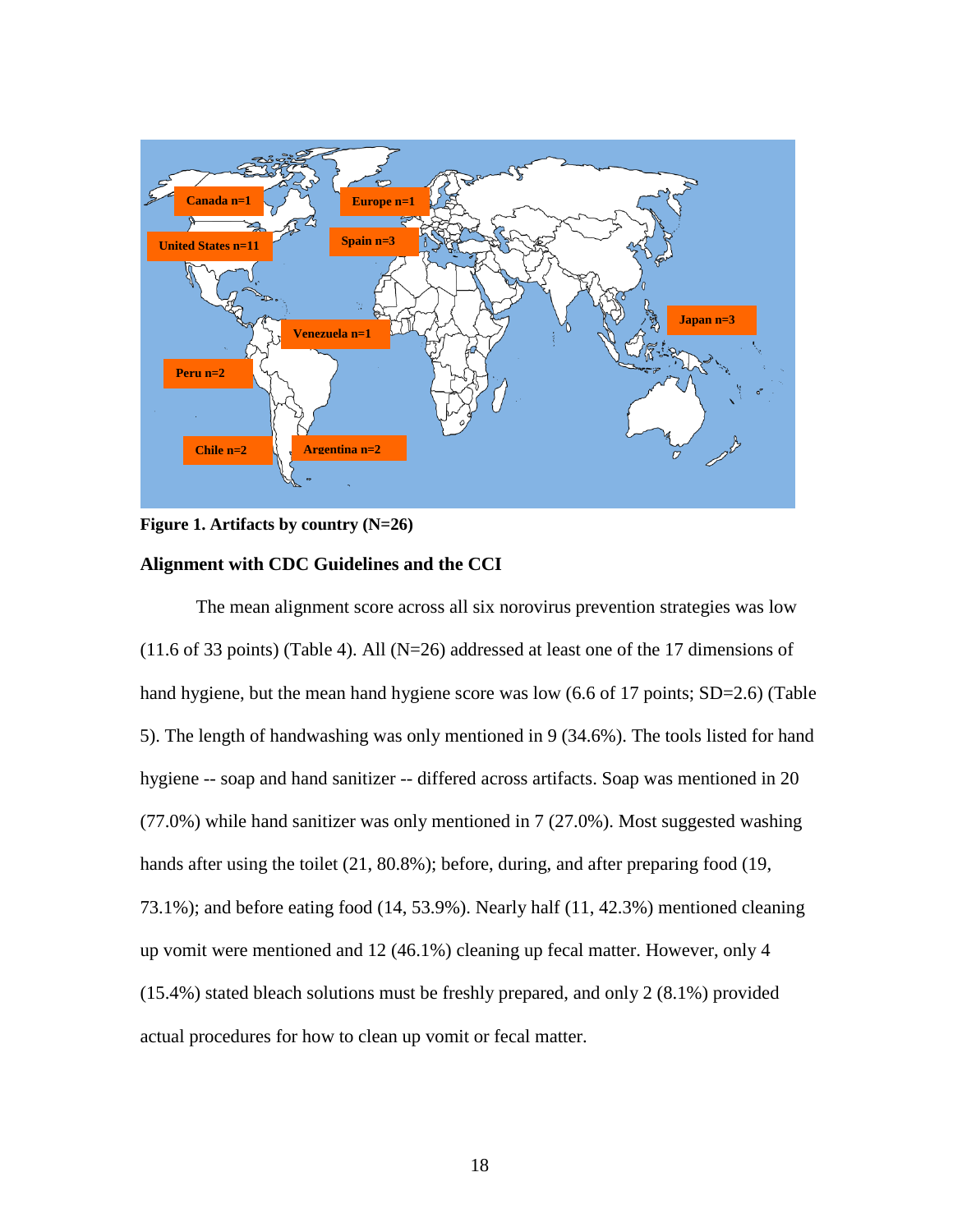| <b>Prevention or Control</b>  | Artifacts <sup>a</sup> |               | <b>Max</b><br><b>Possible</b> | <b>Mean</b>  | Range<br>$(Min-$ |                 |
|-------------------------------|------------------------|---------------|-------------------------------|--------------|------------------|-----------------|
| <b>Strategy</b>               | N                      | $\frac{6}{9}$ | <b>Score</b>                  | <b>Score</b> | Max)             | SD <sup>b</sup> |
| Hand hygiene                  | 26                     | 100           | 17                            | 6.6          | $3-14$           | 2.6             |
| Washing fruits and vegetables | 16                     | 61.5          |                               | 0.6          | $0-1$            | 0.5             |
| Cooking seafood               | 17                     | 65.4          |                               | 0.8          | $0 - 2$          | 0.7             |
| Preparing food while sick     | 20                     | 76.9          | 5                             | 1.5          | $0 - 4$          | 1.2             |
| Cleaning and disinfecting     | 14                     | 53.8          | 6                             | 1.7          | $0 - 6$          | 1.9             |
| Laundry                       |                        | 26.9          | $\mathcal{D}$                 | 0.4          | $0 - 2$          | 0.8             |
| <b>Total</b>                  | 26                     | 100           | 33                            | 11.6         | $5 - 23$         | 4.9             |

**Table 4. Mean score for alignment with the CDC guidelines to prevent norovirus infections (N=26)**

<sup>a</sup> Artifacts refer to individual items included in our sample.

 $b$  SD = Standard deviation

#### **Table 5. Number of artifacts addressing each coding manual item derived from the CDC guidelines to prevent norovirus infections (N=26)**

|                                                                          | <b>Number of artifacts</b><br>that addressed item |
|--------------------------------------------------------------------------|---------------------------------------------------|
| <b>Item</b>                                                              | $\mathbf{n}(\%)$                                  |
| <b>Hand Hygiene</b>                                                      |                                                   |
| Handwashing is stated                                                    | 26 (100)                                          |
| Duration of handwashing: 10-15 seconds                                   | 1(3.9)                                            |
| Duration of handwashing: 20 seconds or greater                           | 8(30.8)                                           |
| Mentioned soap                                                           | 20(77.0)                                          |
| Type of soap: plain                                                      | 2(7.7)                                            |
| Type of soap: liquid                                                     | 5(19.2)                                           |
| Type of drying device: paper towels                                      | 3(11.6)                                           |
| Type of drying device: paper towels or cloth towels                      | 1(3.8)                                            |
| Events warranting handwashing:                                           | 22(84.6)                                          |
| Before, during, and after preparing food                                 | 19(73.1)                                          |
| Before eating food                                                       | 14(53.9)                                          |
| Before and after caring for someone who is sick                          | 4(15.4)                                           |
| Before and after treating a cut or wound                                 | 1(3.8)                                            |
| After using the toilet                                                   | 21(80.8)                                          |
| After changing diapers or cleaning up a child who has<br>used the toilet | 8(30.8)                                           |
| After blowing your nose, coughing, or sneezing                           | 3(11.5)                                           |
| After touching an animal, animal feed, or animal waste                   | 2(7.7)                                            |
| After handling pet food or pet treats                                    | 1(3.8)                                            |
| After touching garbage                                                   | 3(11.5)                                           |
| Continue washing hands often for two weeks after norovirus<br>illness    | 9(34.6)                                           |
| Hand sanitizers mentioned                                                | 7(27.0)                                           |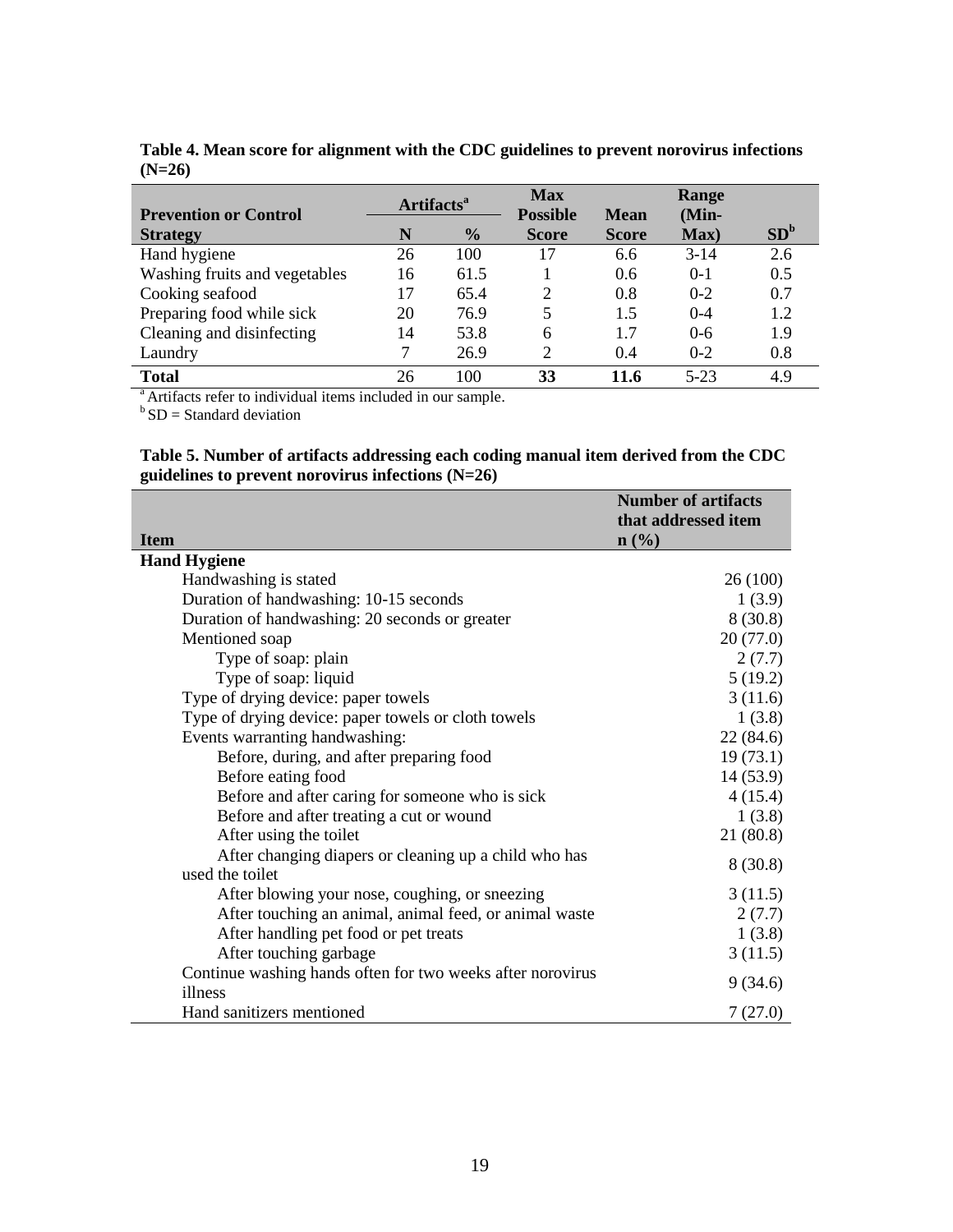|                                                                          | <b>Number of artifacts</b><br>that addressed item |
|--------------------------------------------------------------------------|---------------------------------------------------|
| <b>Item</b>                                                              | $n$ (%)                                           |
| Hand sanitizers stated not to be an acceptable substitute for            | 5(19.2)                                           |
| handwashing                                                              |                                                   |
| <b>Washing Fruits and Vegetables</b>                                     |                                                   |
| Washing fruits and vegetables                                            | 16(61.5)                                          |
| <b>Cooking Seafood</b>                                                   |                                                   |
| Proper cooking                                                           | 16(61.5)                                          |
| Maximum temperature at which noroviruses survive                         | 4(15.4)                                           |
| <b>Preparing Food while Sick</b>                                         |                                                   |
| Keeping sick children out of areas where food is prepared and<br>handled | 3(11.5)                                           |
| Minimizing contact with persons when they are sick                       | 12(46.2)                                          |
| Sick persons discouraged from preparing food for others                  | 12(46.2)                                          |
| Sick persons discouraged from caring for others                          | 5(19.2)                                           |
| Sick persons must wait at least 3 days to return to normal<br>activities | 9(34.6)                                           |
| Sick persons must wait at least 2 days to return to normal<br>activities | 8(30.1)                                           |
| <b>Cleaning and Disinfecting</b>                                         |                                                   |
| Recommendations for cleaning vomit                                       | 11(42.3)                                          |
| Recommendations for cleaning fecal matter                                | 12(46.1)                                          |
| Bleach solutions must be freshly prepared                                | 4(15.4)                                           |
| Concentration of bleach solutions suggested (i.e.1000-5000               | 8(30.1)                                           |
| ppm)                                                                     |                                                   |
| Correct concentration of bleach for disinfection of norovirus            | 6(23.1)                                           |
| Procedure for cleaning vomit or fecal matter                             | 2(8.1)                                            |
| Laundry                                                                  |                                                   |
| Remove and wash clothes/linens contaminated with vomit or<br>feces       | 7(26.9)                                           |
| Procedure for washing clothes/linens contaminated with<br>vomit or feces | 4(15.4)                                           |

**Table 5. Number of artifacts addressing each coding manual item derived from the CDC guidelines to prevent norovirus infections (N=26) (continued)** 

The maximum possible clarity score was 20 points, with CDC recommending a minimum

CCI score of 18 points to be considered clearly written. The mean clarity score across all

artifacts (N=26) was  $13.96 \pm 2.31$  (range 9-17), with all having a score less than the

recommended value (Table 6).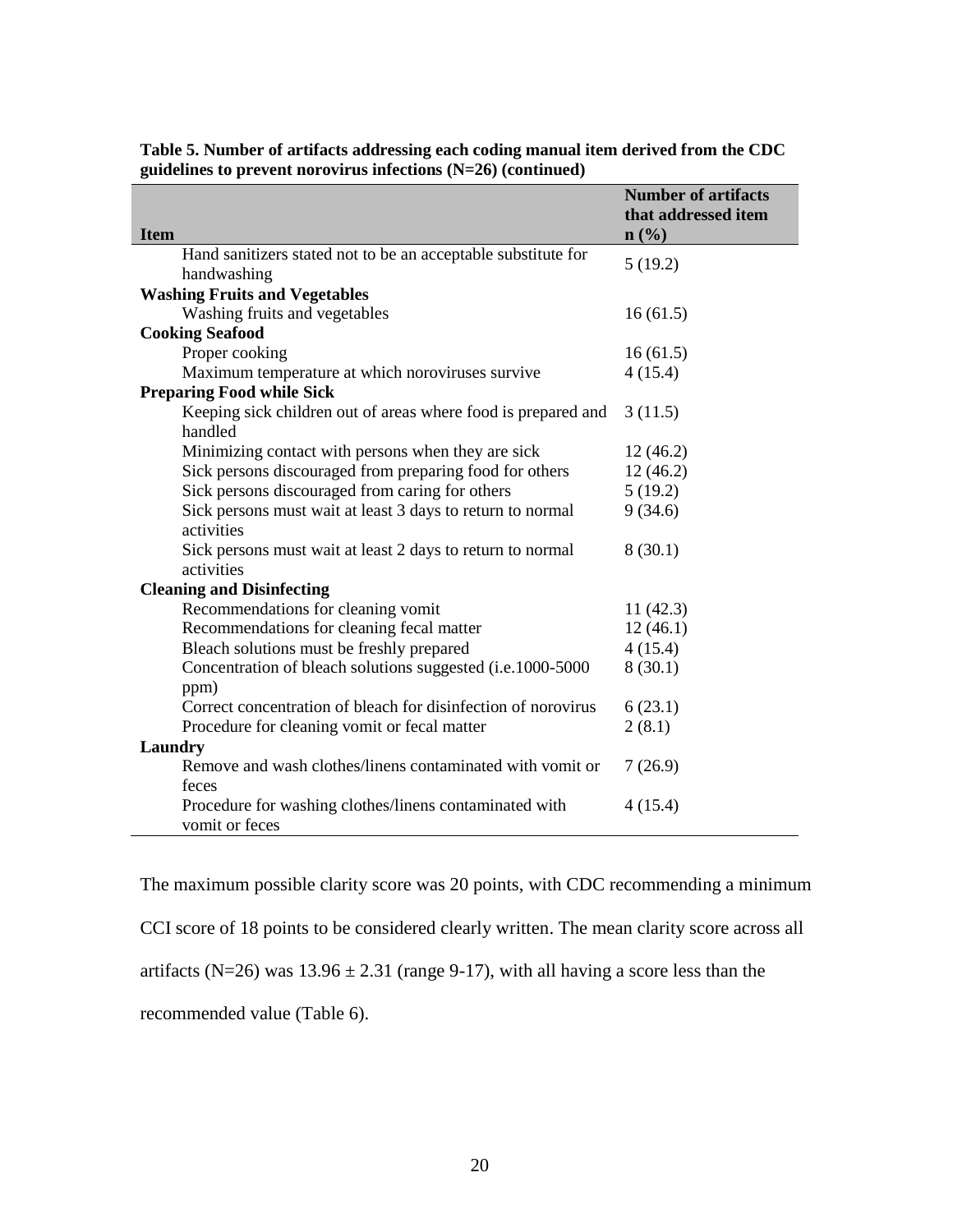|                                        | <b>Number of artifacts that</b><br>addressed item |
|----------------------------------------|---------------------------------------------------|
| <b>Item</b>                            | n(%)                                              |
| Part A: Core                           |                                                   |
| Main message                           | 23(88.5)                                          |
| Main message location                  | 21 (80.8)                                         |
| Visual cues                            | 5(19.2)                                           |
| Visual support                         | 4(15.4)                                           |
| Call to action                         | 26 (100)                                          |
| Active voice                           | 18 (69.2)                                         |
| Words used by primary audience         | 20(76.9)                                          |
| Use of lists                           | 24(92.3)                                          |
| Organization                           | 18 (69.2)                                         |
| Placement of important information     | 24(92.3)                                          |
| Known/unknown information              | 15(57.7)                                          |
| Part B: Behavioral Recommendations     |                                                   |
| One or more behavioral recommendations | 26(100)                                           |
| Why recommendation is important        | 23(88.5)                                          |
| How to perform recommendation(s)       | 23 (88.5)                                         |
| Part C: Numbers                        |                                                   |
| Number use                             | 13(50.0)                                          |
| Meaning of numbers                     | 20 (76.9)                                         |
| Calculations                           | 20(76.9)                                          |
| Part D: Risk                           |                                                   |
| Nature of risk                         | 20(76.9)                                          |
| Risks and benefits <sup>a</sup>        | 20(76.9)                                          |
| Probability <sup>a</sup>               | 0(0)                                              |
| Mean Score <sup>b</sup>                | $13.96 \pm 2.31$                                  |

**Table 6. Number of artifacts that addressed each item included in the CDC Clear Communication Index (N=26)** 

<sup>a</sup> For these items, N/A was counted as a 'No' response.

<sup>b</sup> The maximum possible score for all items combined was 20.

Of the 20 items included in the CCI, inclusion of a call to action and one or more behavioral recommendations were the only items included in all 26 (100%) artifacts. Most used lists appropriately (24, 92.3%); had important information placed correctly (24, 92.3%); explained why recommended behaviors were important (23, 88.5%); included specific directions for how to perform the recommended behavior (23, 88.5%); and clearly stated the main message in the beginning of the artifact (23, 88.5%). However, none addressed any type of probability of risk.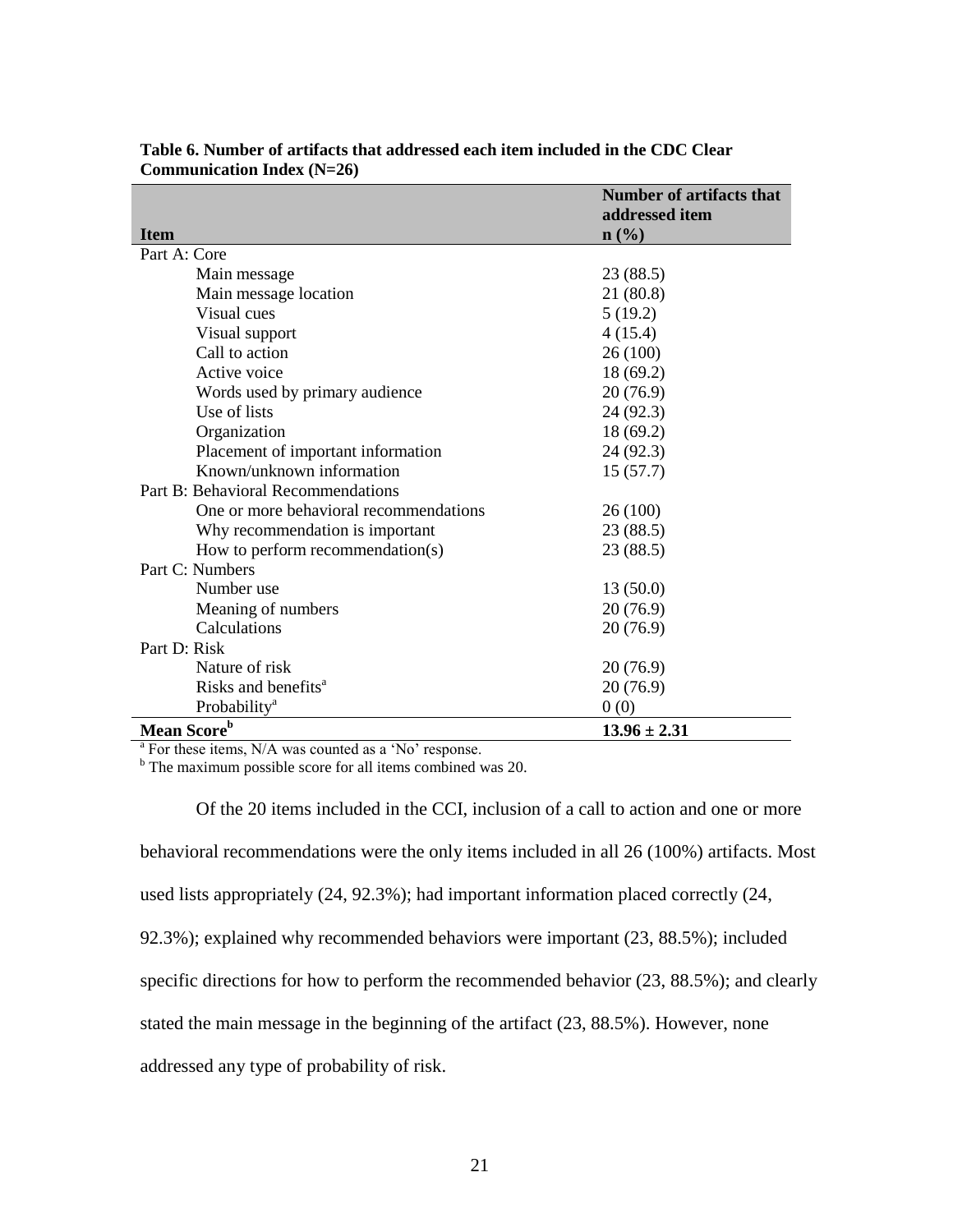During our analysis, spelling and grammatical errors became apparent. In one artifact, "eses" (the plural form of the letter "s" in Spanish) was used when the correct spelling should have been "heces" (meaning "feces"). Another error was "Como tomar la temperatura" when it should have been written as a question, "¿Cómo tomar la temperatura?" (meaning, "How to measure temperature?"). Also, we found words that were not correctly translated from English to Spanish, such as "diarrhea" (the correct word in Spanish is "diarrea"), "systematico" (the correct word in Spanish is "sistémico"), "desinfectador" (the correct word in Spanish is "desinfectante"). These errors could possibly affect the reading comprehension of Spanish-speaking consumers.

#### **Comparison of Alignment and Clarity**

Alignment and clarity were plotted on a graph with the x-axis representing alignment scores, and the y-axis representing clarity scores. The line in the x-axis indicates 50% of the total score for alignment (i.e. 16.5 of 33 points). The line in the yaxis indicates 50% of the total score for clarity (i.e. 10 of 20 points) (Figure 2). Few (5) had high scores (>50%) in both clarity and alignment (upper right quadrant); 19 had high clarity scores but poor alignment scores (upper left quadrant); 1 had a score of 50% for clarity and 50% for alignment (on the x-axis between the two left quadrants); and 1 had poor scores in both clarity and alignment (lower left quadrant). Lastly, there was a significant correlation between alignment scores and clarity scores (r=0.4979, *p*=0.0096). As alignment scores increased, clarity scores also increased.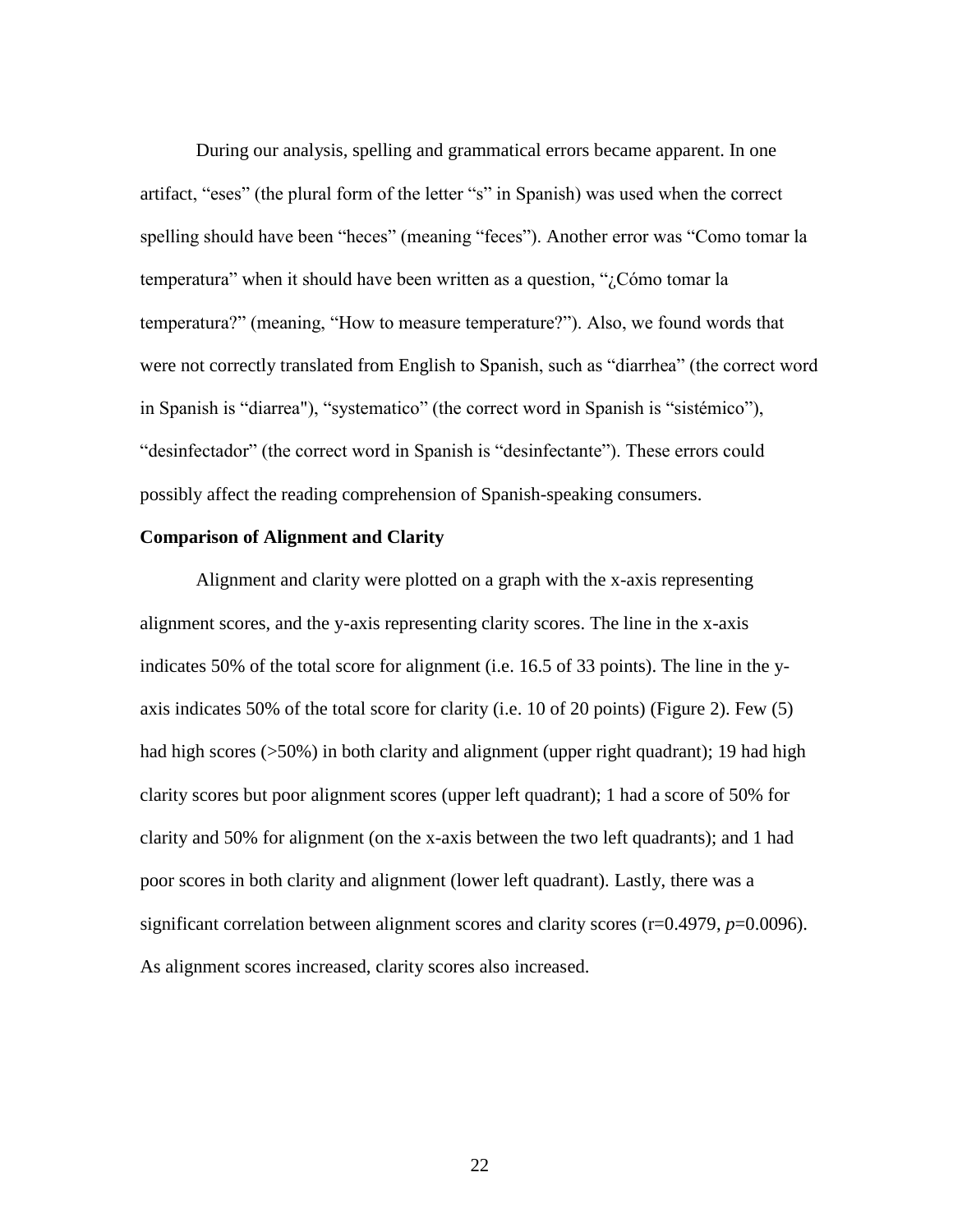

**Figure 2. Scatterplot comparing alignment scores and clarity scores (N=26).** The following coordinates have two overlapping data points: (8,13), (10,12).

#### **Comparison between Geographic Regions**

The ANOVA test for alignment scores had an F-ratio of  $1.8512$  ( $p=0.1674$ ), indicating no significant difference in alignment scores among the geographic regions (Figure 3). The ANOVA test for clarity scores had an F-ratio of 1.7893 ( $p=0.1801$ ), also indicating no significant difference in clarity scores among geographic regions (Figure 4). Although there was a significant correlation between alignment scores and clarity scores across artifacts (r=0.4979, *p*=0.0096), correlations were not significant within the geographic regions: Asia (r=0.0751, *p*=0.9521), Europe (r=0.2967, *p*=0.7033), Latin America (r=0.6518, *p*=0.1127), and North America (r=0.3920, *p*=0.2075).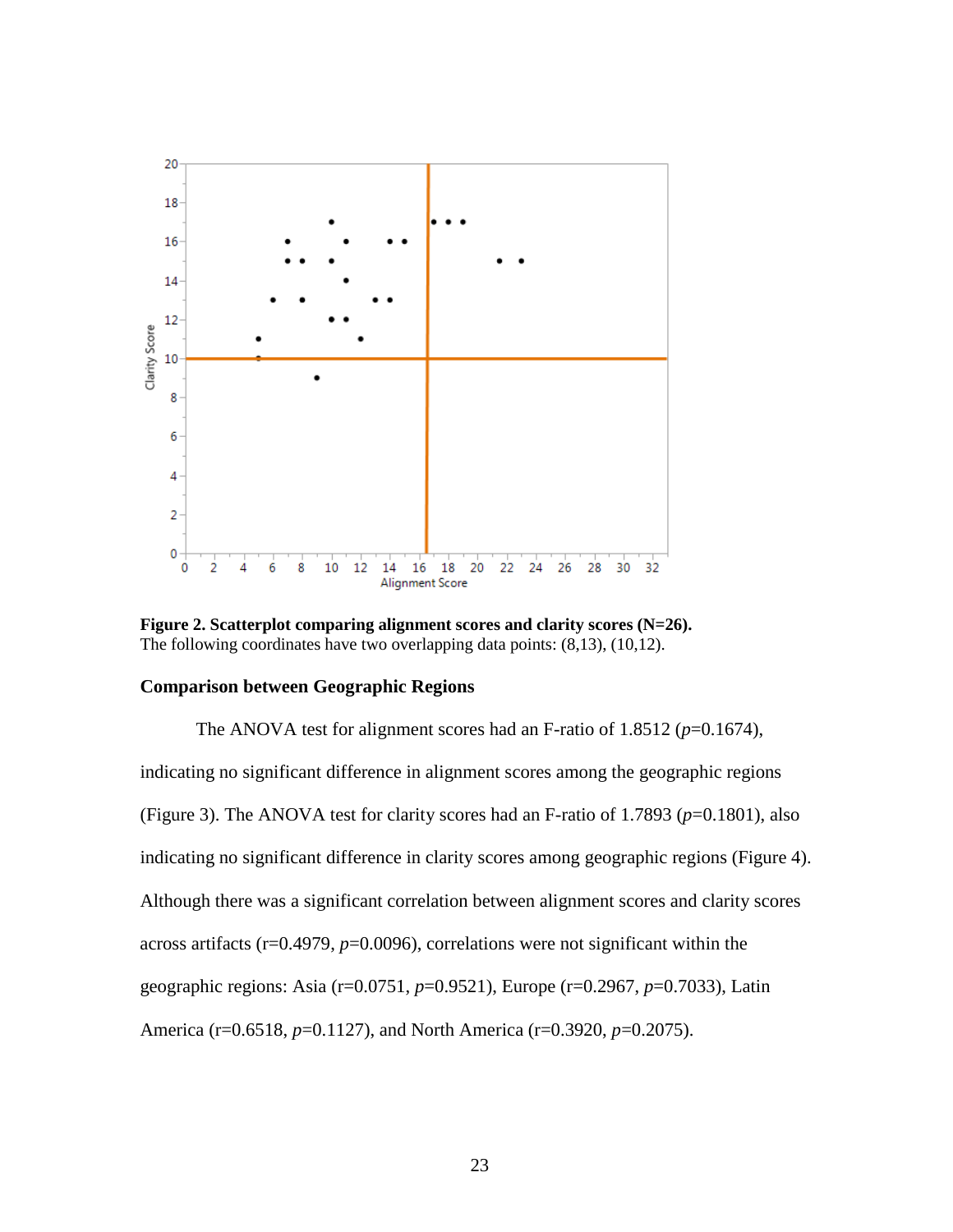

**Figure 3. ANOVA of alignment scores by geographic region (N=26)** 



**Figure 4. ANOVA of clarity scores by geographic regions (N=26)**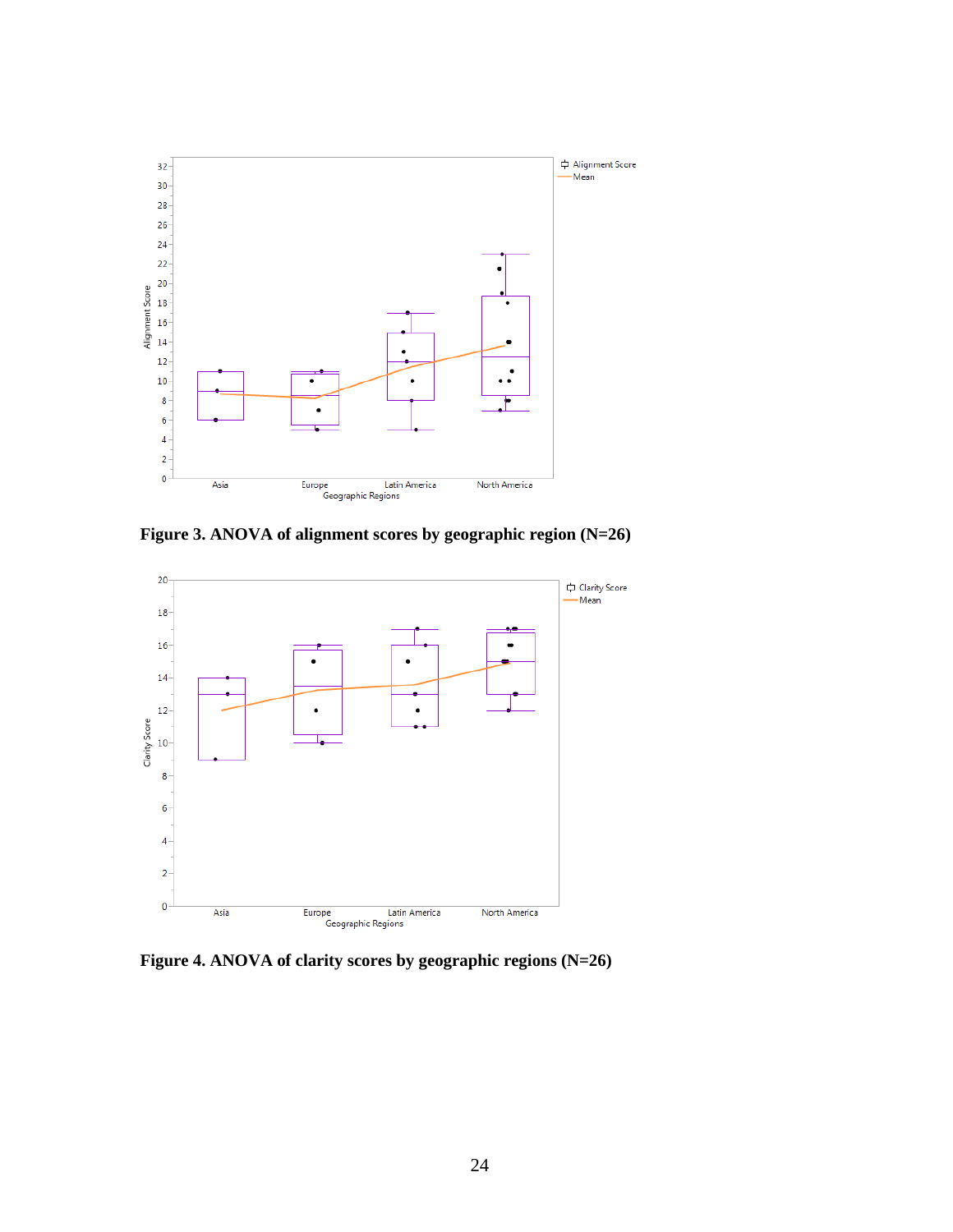#### **DISCUSSION**

#### **Alignment**

Total mean alignment scores across the six topical areas were low with less than half of the artifacts addressing maximum temperatures at which noroviruses survive; preparing food for others when sick; caring for others when sick; recommendations for cleaning vomit and fecal matter; procedures for washing contaminated clothes/linens contaminated; and freshly preparing bleach solutions. There are two possible reasons for these omissions. First, authors did not use updated evidence-based information. We do know that 2 artifacts were created in 2015; 7 in 2014; 6 in 2013 with almost half (11) not reporting a date. The second reason is that authors might not have believed these strategies were practical or necessary in a home environment so did not mention them.

Several studies have documented that many consumers do not use thermometers to measure food temperatures as it is believed to be impractical, which could explain cooking temperature omissions. In a study of 199 households, only 4% of households reported using a thermometer to check doneness of ground beef patties (Phang & Bruhn, 2011). In addition, the maximum temperature which noroviruses survive is a gap of knowledge in food safety professionals. In a study, researchers reported 33.5% of 314 food safety professionals thought steaming shellfish for 3 minutes will inactivate norovirus (Kosa, Cates, Hall, Brophy & Fraser, 2014), which is not correct since the steaming temperature is 100 ºF and the maximum temperature norovirus survive is 140 ºF.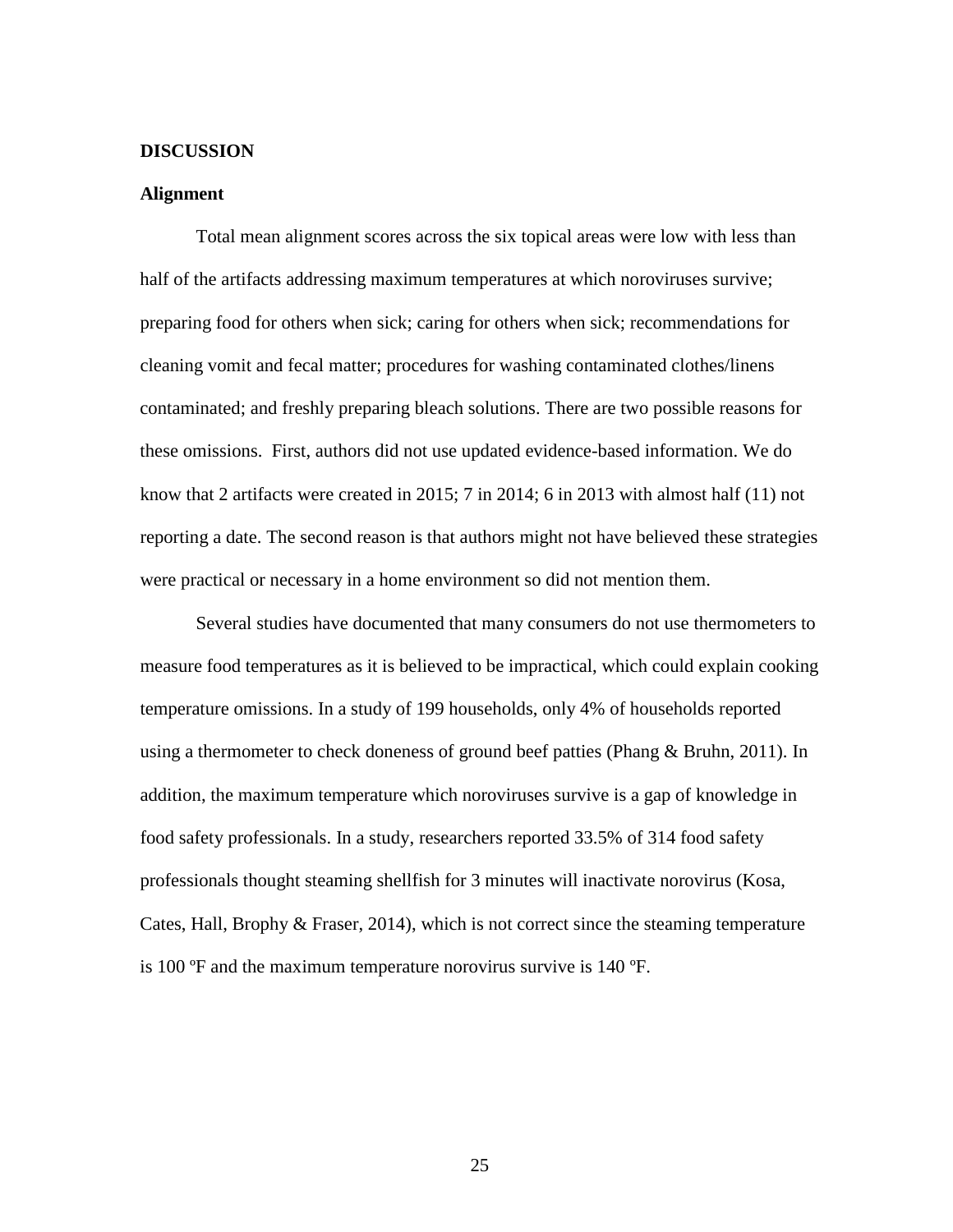It was also not surprising that information regarding excluding or isolating individuals was omitted as this would be difficult to do within a single household. For example, in a house where both parents are sick, staying isolated could be difficult as they need to take care and cook for their children. Moreover, implementing procedures to clean up vomit and fecal matter can be difficult in a household. For instance, one of the steps is to leave surface wet for at least 5 minutes. For some consumers, the fact that they have to wait for 5 minutes to continue disinfecting might also generate some anxiety (i.e. they want to finish quickly because they are handling vomit/diarrhea). Also, is more common for consumers to have a prepared cleaning solution in their houses than prepare a fresh chlorine bleach solution. Frequently, the availability of prepared cleaning solutions in the markets is higher than chlorine bleach solutions. Indeed, it is more practical for consumers to use cleaning solutions rather than prepared fresh chlorine solutions at home.

Similar to cleaning and disinfecting vomit/diarrhea, immediately removing and washing clothes or linens contaminated with vomit/feces might be impractical because perhaps consumers are occupied doing other home activities and do not have time to do it immediately. The recommendation of immediately removed and wash clothes or linens contaminated with vomit/feces might be impractical because perhaps consumers are occupied doing other home activities and do not have time to do it immediately.

#### **Clarity**

None of the artifacts received a clarity score of 18 points or above. The maximum possible score was 20 points. Therefore, none of the artifacts were clearly written as a minimum score of 18 points is recommended for an educational material to be considered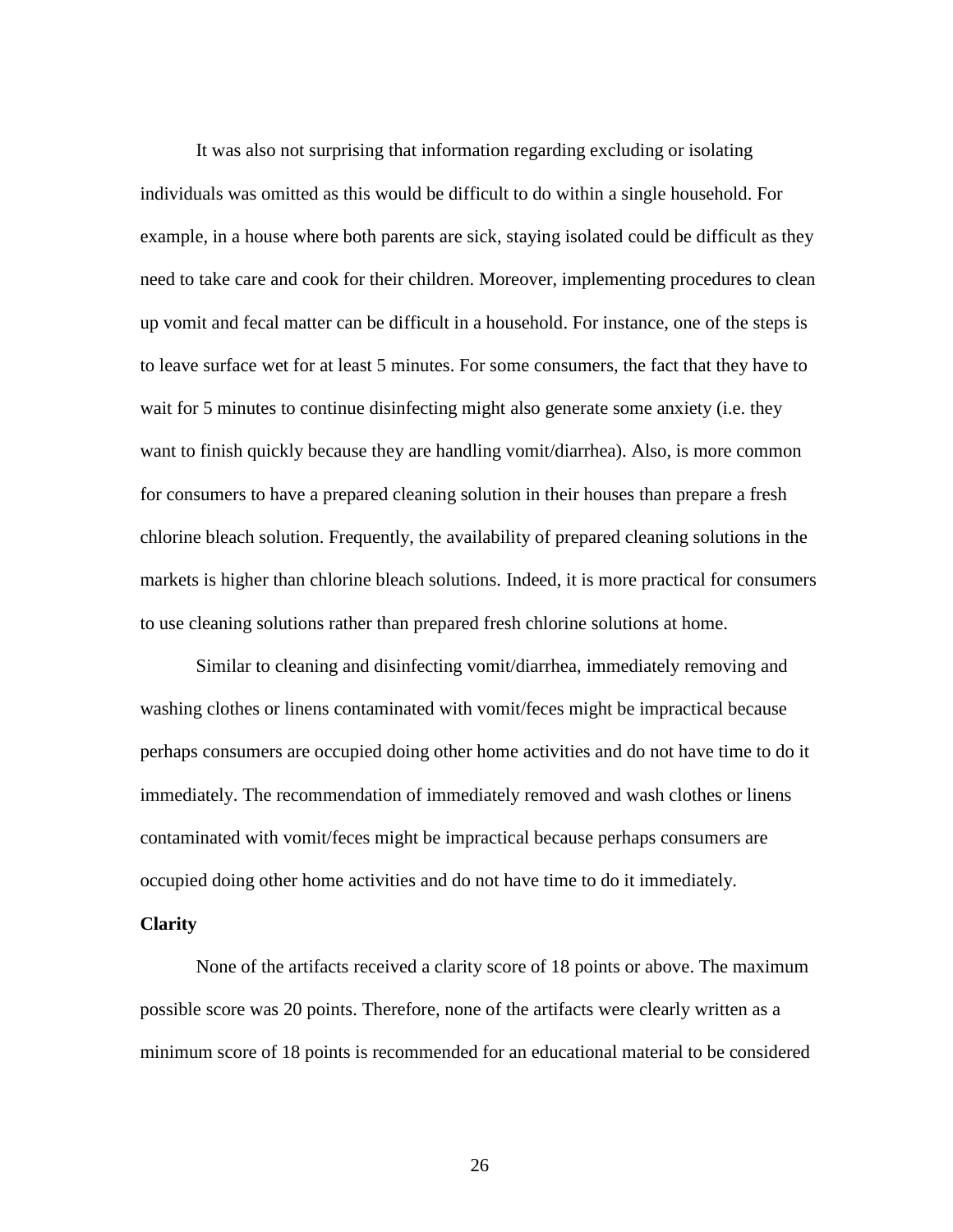clearly written according to the CCI (Baur & Prue, 2014). Also, in our study a few artifacts included visual cues (5, 19.2%) and visual support (4, 15.4%). One possible reason authors of the artifacts did not included visual cues and visual support is authors may not be trained in creating clear and evidence-based materials. When visual cues and visual support are not presented in an educational material, the clarity of an educational could be affected. Studies have shown that when educational materials that present clear information, specifically visual cues and visual support could generate a positive effect on consumers' knowledge, comprehension (Zipkin et al., 2016) and behavior change (Yin et al., 2008).

Educational materials not only need to be clearly written, they need to be well translated. If translation is poor, the meaning of messages could be obscured, possibly affecting the process of learning. Moreover, if the material is not written using correct grammar, changes in consumers' knowledge could be affected because the norovirus educational materials are unclear which could lead to educational materials being interpreted differently. For successful reading comprehension, the text must at least be written correctly because it involves the construction of a coherent mental representation of the text in the reader's memory. This mental representation of the text is part of the reading comprehension (McCrudden & Kendeou, 2014).

We recommend that health professionals who are involved in developing Spanishlanguage norovirus education materials hire a native Spanish speaker with expertise and/or knowledge about noroviruses. Translation software is not recommended because it does not take into account the cultural nuances of Spanish. For example, the translator can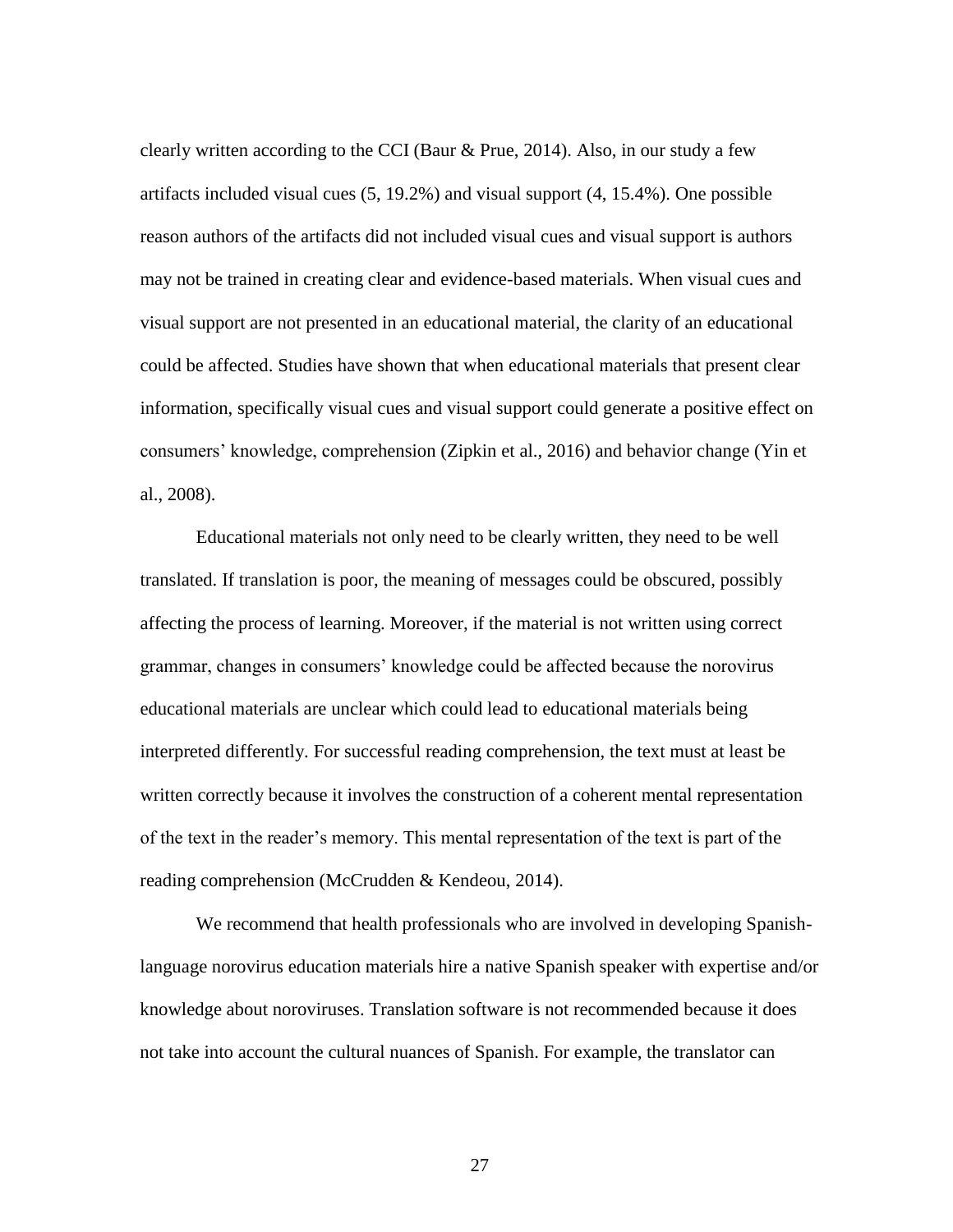identify a word in Spanish that appears to be synonymous in its main sense of word in the source language; the connotations associated with it do not tend to be identical in the target language (Radulescu, 2015). Even more, if one wants to communicate about health appropriately, conducting a cultural awareness assessment first is important (CDC, 2009; Bender, Martínez and Kennedy, 2016). This means learning as much as possible about the culture of the target audience (in this case Hispanics/Latinos) before developing educational materials. In this way, one can prevent cultural gaps that could have negative consequences (du Pré, 2010). For example, educators should use words that are familiar for Hispanics/Latinos consumers in order that they will have a better understanding and learn the correct procedures of how to clean and disinfect after an episode of diarrhea and/or vomit. This strategy will prevent spread of diarrhea and/or vomit because they do not know the correct procedures of cleaning and disinfecting.

#### **Scores and Geographic Regions**

The artifacts were not significant different across geographic regions as they might share the same information references. Nearly two-thirds (17 of 26, 65.4%) did not cite references so we could not perform an analysis to confirm whether common sources were used. Also, authors are not trained in how to create educational materials that are clear and easy to understand because training in the art of clear communication could not be required for the job position. Furthermore, authors of educational materials in the sample might not have known about the CDC guidelines to prevent norovirus infections. While this guidelines are on the Internet (i.e. public domain), it might not be a known or commonly used source of information for those who created the educational materials.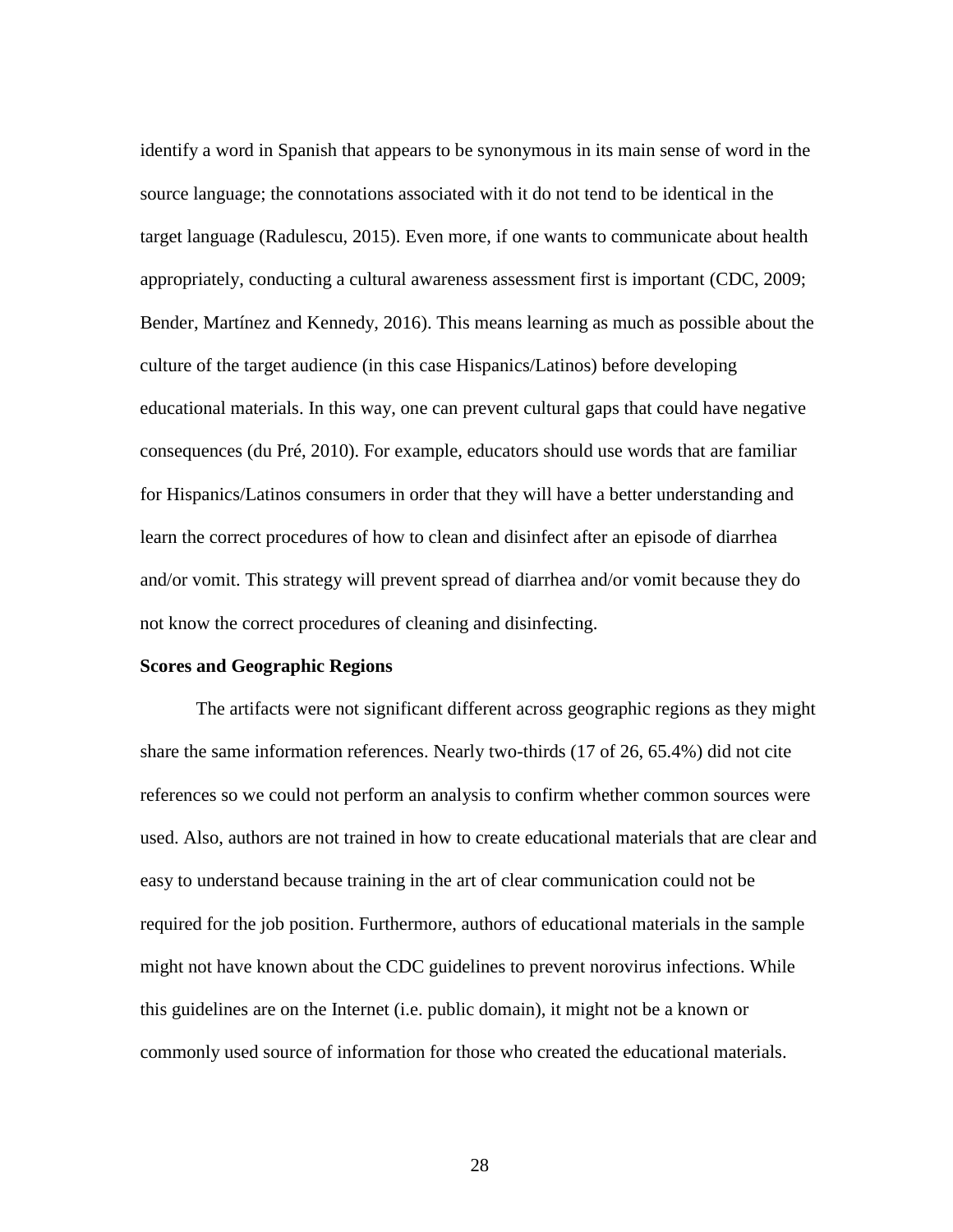Moreover, authors might have use information from other sources for which the scientific evidence base is unknown or possibly incorrect.

#### **Limitations**

The Internet has an ever-changing nature. Therefore, educational materials sampled during the study could change as time progresses, so new materials that are better aligned with the CDC guidelines to prevent norovirus infections might become available. Also, we cannot expect educational materials created before 2014 to necessarily be in alignment with the CCI because it was published in September 2014.

Content analysis is a descriptive method because it describes what is in educational material but may not reveal the underlying motives for the observed pattern (i.e., content analysis answers the question "What?" but not the question "Why?"). As a result, a content analysis of educational materials was performed based on the information presented in the educational materials, but we were not able to interview the authors about the reasons for using that information or designing the education materials in a specific way.

#### **CONCLUSION**

Spanish-language norovirus education materials available on the Internet that target consumers were not aligned with CDC evidence-based guidelines to prevent norovirus infections, specifically clean-up procedures for vomit and fecal matter (including laundry procedures). Also, Spanish-language norovirus education materials were not clearly written. Our findings suggest there is a need to either revise existing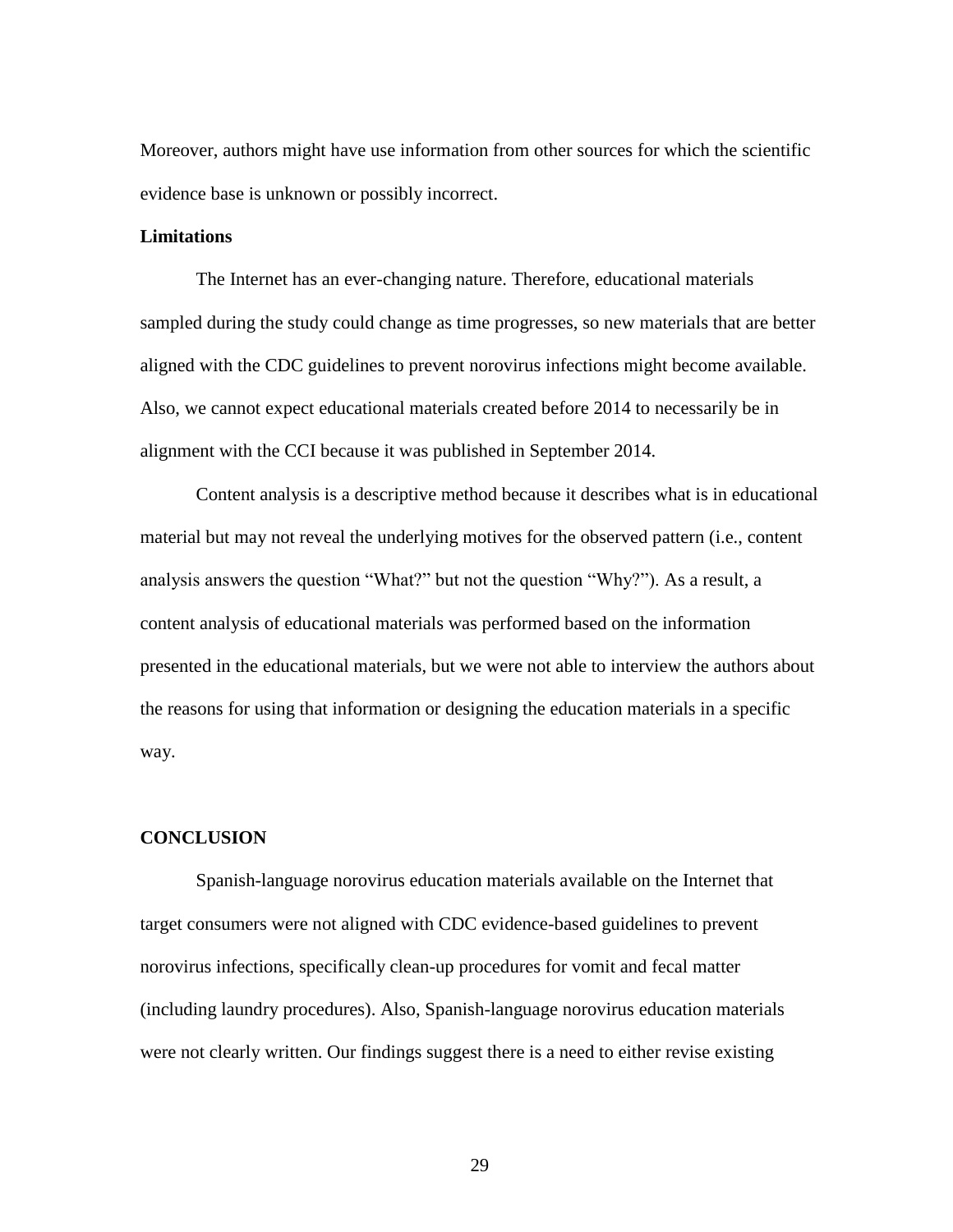materials or create new materials. As the evidence base about norovirus continues to grow, it is wise for authors of educational materials to routinely review and revise educational materials to be sure the content is based on the best scientific evidence. Specifically, this study showed what information is missing from Spanish-language norovirus education materials that should be included in the future. Additionally, public health professionals should use the CCI to create clearly written, easy to understand education materials. Finally, authors should keep in mind that Spanish-language education materials should be culturally appropriate. Future research analyzing the content of web-based Spanishlanguage materials targeting consumers with information about human noroviruses should attempt to interview the authors to identify the target audience to determine if they are culturally appropriate.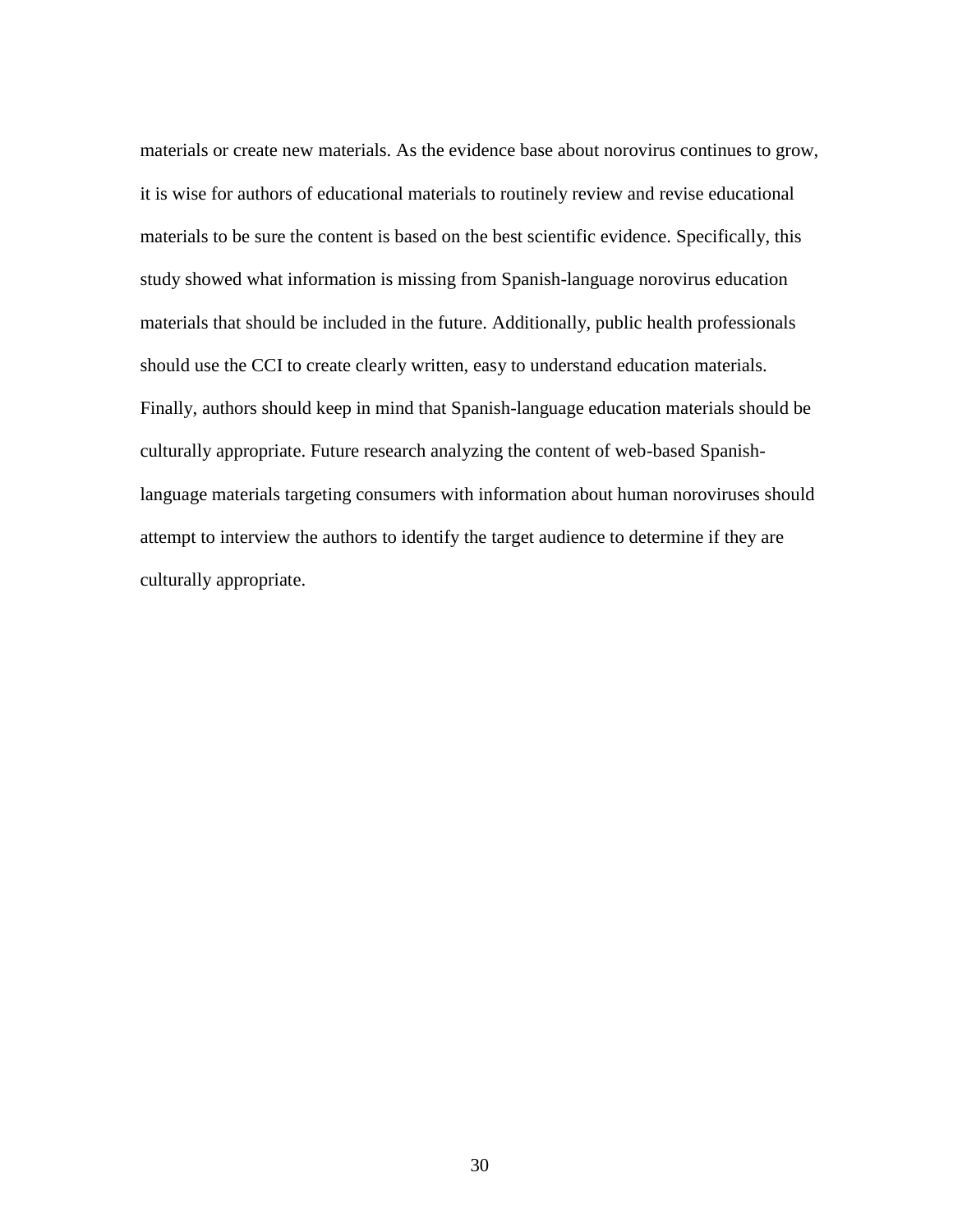#### **REFERENCES**

- Alpert, J.M., Desens, L., Krist, A.H., Aycock, R.A., Kreps, G.L. (2017). Measuring health literacy levels of a patient portal using the CDC´s Clear Communication Index. *Health Promotion Practice*, 18 (1), 140-149.
- Baur, C., & Prue, C. (2014). The CDC Clear Communication Index is a new evidencebased tool to prepare and review health information. *Health Promotion Practice*, 15 (5), 629-637.
- Bender, M, S., Martinez, S., & Kennedy, C. (2016). Designing a culturally appropriate visually enhanced low-text mobile health app promoting physical activity for Latinos: a qualitative study. *Journal of Transcultural Nursing*, 27(4), 420-428.
- Brito, F., Zoellner, JM., Hill, JL., Hou, X., Alexander, R.C., Brock, D.P., & Estabrooks, PA. (2015). Using clear communication strategies to adapt and evaluate evidencebased childhood obesity intervention materials. Society for Behavioral Medicine; 2015 Apr 22-25; San Antonio, TX.
- Centers for Disease Control Prevention (CDC) (2015). Preventing norovirus infection. Retrieved from<http://www.cdc.gov/norovirus/preventing-infection.html>
- Centers for Disease Control Prevention (CDC) (2009). Simply Put: A guide for creating easy-to-understand materials. Retrieved from https://www.cdc.gov/healthliteracy/pdf/Simply\_Put.pdf
- Crocco, A.G., Villasis-Keever, M., & Jadad, A.R. (2002). Analysis of cases of harm associated with use of health information on the internet. *Journal of the American Medical Association*, 287 (21), 2869-2872.
- Dharod, J.M., Pérez-Escamilla, R., Paciello, S., Bermúdez-Millán, A., Venkitanarayanan, K., & Damio, G. (2007). Comparison between self-reported and observed food handling behaviors among Latinas. *Journal of Food Protection*, 70(8), 1927-1932.
- du Pré, A. (2010). *Communicating about Health*. (3th ed.) New York, NY: Oxford University Press, Inc.
- Gallup (2013). Home internet access still out of reach for many worldwide. Retrieved from http://www.gallup.com/poll/159815/home-internet-access-remains-reachworldwide.aspx
- Google Support. (2017). Documents automatically filtered from search results. Retrieved from https://support.google.com/gsa/answer/2672256?hl=en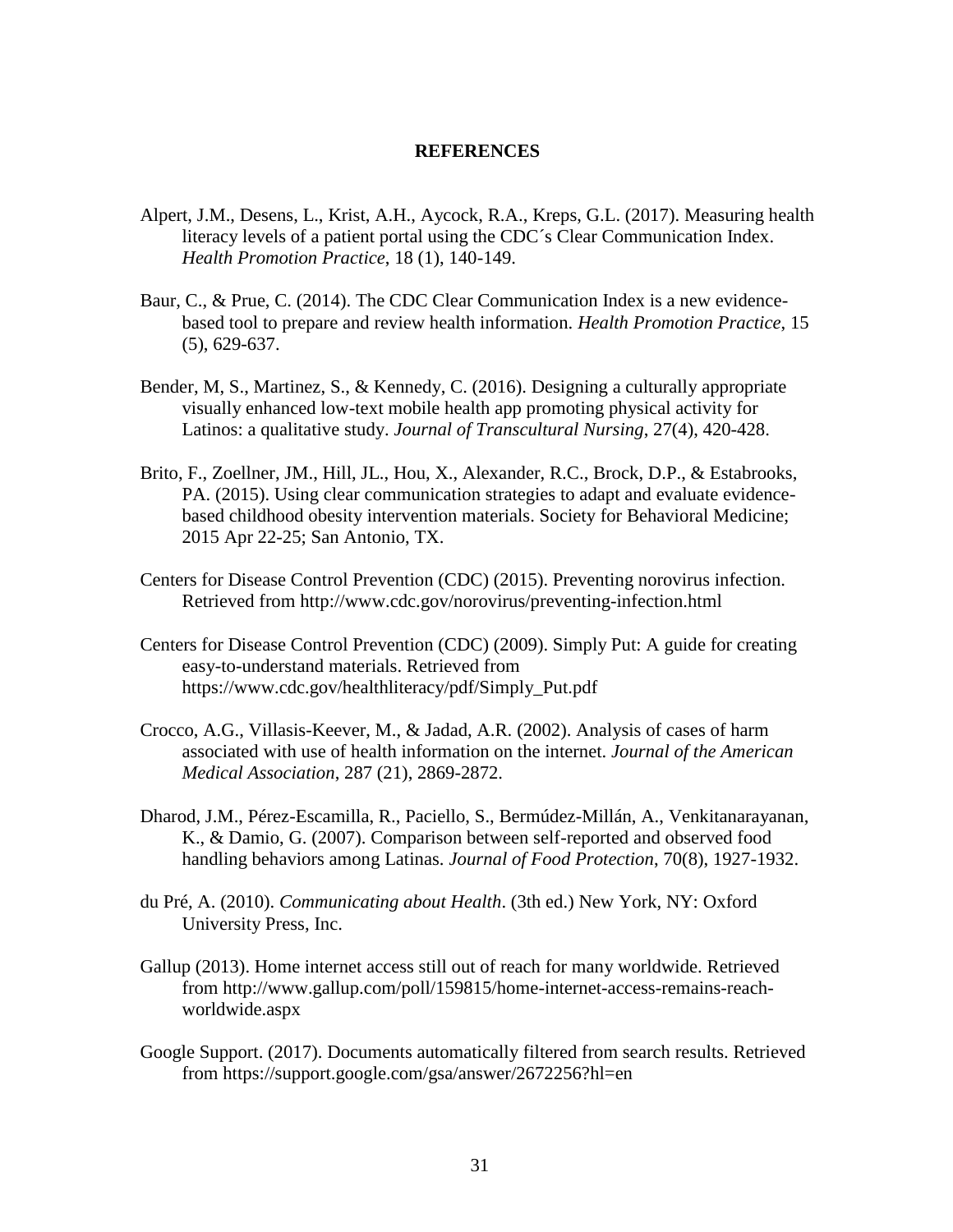- Hall, A.J., Vinjé, J., Lopman, B., Park, G. W., Yen, C., Gregoricus, N., & Parashar, U. (2011). Updated Norovirus outbreak management and disease prevention guidelines. *Morbidity and Mortality Weekly Report*, 60, 1-15.
- Hall, A.J., Wikswo, M.E., Pringle, K., Gould, L.H., & Parashar, U.D. (2014). Vital signs: foodborne Norovirus outbreaks -- United States, 2009-2012. *Morbidity and Mortality Weekly Report*, 63(22), 491-495.
- Henley, S.C., Stein, S.E., Quinlan, J.J. (2012). Identification of unique food handling practices that could represent food safety risks for minority consumers*. Journal of Food Protection*, 75 (11), 2050-2054.
- Kosa, K.M., Cates, S.C., Hall, A.J., Brophy, J.E., & Fraser, A. (2014). Gaps in Food Safety Professionals' Knowledge about Noroviruses. *Journal of Food Protection*, 77 (8), 1336-1341.
- Krippendorff, K. (2004). *Content analysis: an introduction to its methodology* (2 Ed). Thousand Oaks, CA: Sage.
- Lapão, L.V., da Silva, M.M., & Gregório, J. (2017). Implementing an online pharmaceutical service using design science research. *BMC Medical Informatics and Decision Making*, 31 (17), 1-14.
- Lewis, M.P., Simons, G.F., & Fennig, C.D. (eds.). (2016).*Ethnologue: Languages of the World, Nineteenth edition.* Retrieved from <https://www.ethnologue.com/statistics/size>
- McCrudden, M.T., & Kendeou, P. (2014). Exploring the link between cognitive processes and learning from refutational text. *Journal of Research in Reading*, 37 (1), 116-140.
- National Cancer Institute (2015). The health information trends survey. Retrieved from http://hints.cancer.gov/default.aspx
- Parmer, J., & Baur, C. (2015). How CDC is promoting a clear communication culture. *The European Medical Writers Association*, 24(1), 9-13.
- Phang, H.S., & Bruhn, C.M. (2011). Burger preparation: What consumers say and do in the home. *Journal of Food Protection*, 74, 1708-1716.
- Perreault, W.D. Jr., & Leigh, L.E. (1989). Reliability of nominal data based on qualitative judgments. *Journal of Marketing Research*, 26(2), 135-148.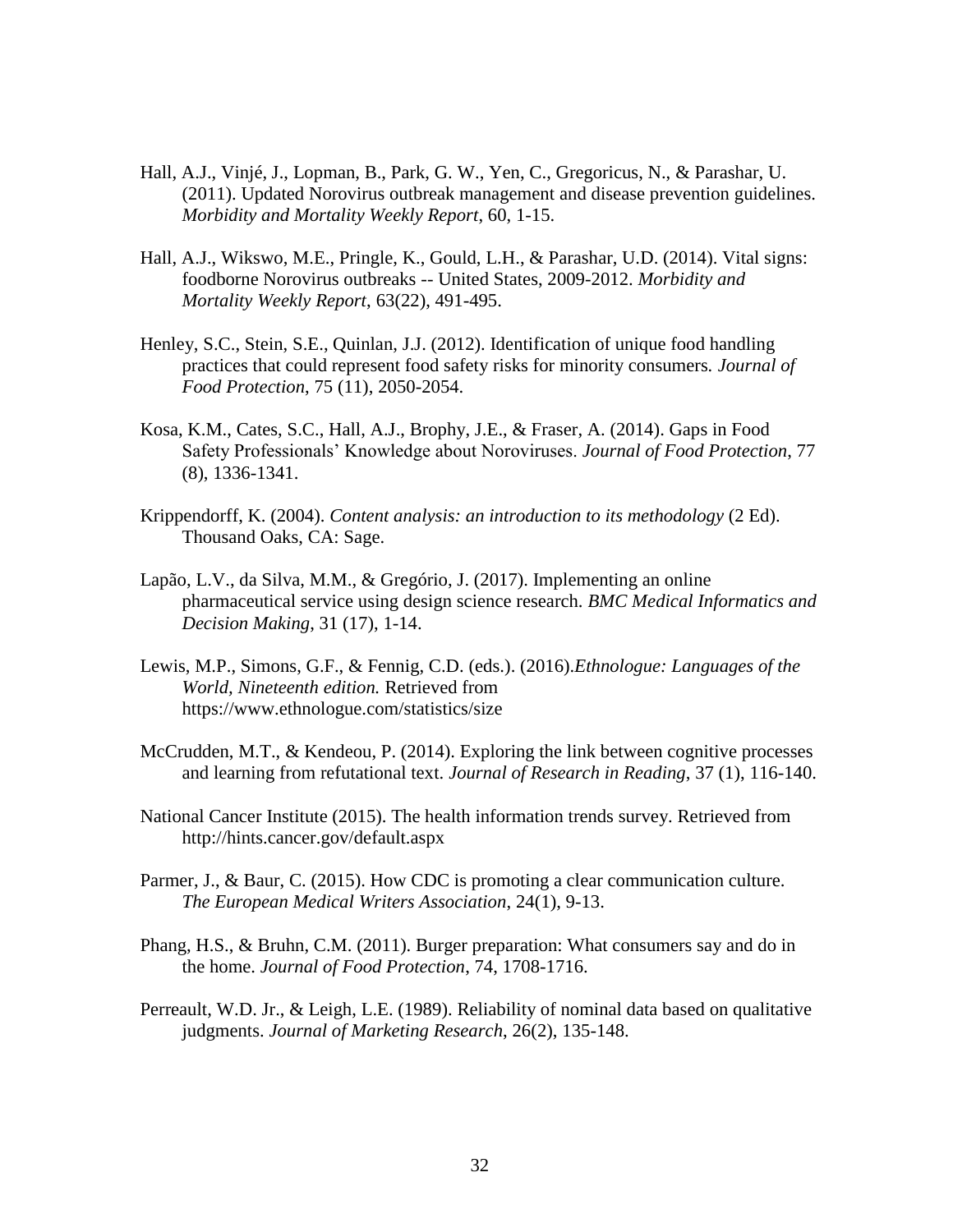- Phetxumphou, K. (2014). Consumers and Their Drinking Water: Communicating Water Quality and Assessing the Reaction of Zerovalent Nanoiron (nZVI) with Saliva. Retrieved from VTechWorks. ( [http://hdl.handle.net/10919/49260\)](http://hdl.handle.net/10919/49260)
- Pew Research Center (2015a). Americans' Internet access: 2000-2015. Retrieved from <http://www.pewinternet.org/2015/06/26/americans-internet-access-2000-2015/>
- Pew Research Center (2015b). A majority of English-speaking Hispanics in the U.S. are bilingual. Retrieved from [http://www.pewresearch.org/fact-tank/2015/03/24/a](http://www.pewresearch.org/fact-tank/2015/03/24/a-majority-of-english-speaking-hispanics-in-the-u-s-are-bilingual/)[majority-of-english-speaking-hispanics-in-the-u-s-are-bilingual/](http://www.pewresearch.org/fact-tank/2015/03/24/a-majority-of-english-speaking-hispanics-in-the-u-s-are-bilingual/)
- Radulescu, A. (2015). The cognitive impact of computer-assisted translation (CAI) and machine translation (MT). *Contemporary Readings in Law and Social Justice*, 7 (2), 60-65.
- Santibañez, S., Siegel, V., O'Sullivan, M., Lacson, R., & Jorstad, C. (2015). Health communications and community mobilization during an ebola response: partnerships with community and faith-based organizations. *Public Health Reports*, 130, 1-6.
- Scallan, E., Hoekstra, R., Angulo, F., Tauxe, R., Widdowson, M., Roy, S., Jones, J., & Griffin, P. (2011). Foodborne illness acquired in the United States -- major pathogens. *Emerging Infectious Diseases*, 17(1) 7-15.
- Somerset (NJ) County, National Environmental Health Association, Water Quality and Health, American Chemistry Council, & Canadian Chlorine Chemistry Council (2015). Clean-up and disinfection for Norovirus ("Stomach Bug"). Retrieved from [http://www.disinfect-for-health.org/wp](http://www.disinfect-for-health.org/wp-content/themes/disinfect/pdfs/NorovirusIncident_8.5x11_English_Color.pdf)[content/themes/disinfect/pdfs/NorovirusIncident\\_8.5x11\\_English\\_Color.pdf](http://www.disinfect-for-health.org/wp-content/themes/disinfect/pdfs/NorovirusIncident_8.5x11_English_Color.pdf)
- SteelFisher, G.K., Blendon, R.J., Kang, M., Ward, J.R.M., Kahn, E.B., Maddox, K.E.W., Lubell, K.M., Tucker, M., & Ben-Porath, E.N. (2015). Adoption of preventive behaviors in response to the 2009 H1N1 influenza pandemic: a multiethnic perspective. *Influenza and Other Respiratory Viruses*, 9 (3), 131-142.
- United States Census Bureau (2015). New census Bureau report analyzes U.S. Populations Projections. Retrieved from https://www.census.gov/newsroom/pressreleases/2015/cb15-tps16.html
- World Health Organization (WHO) (2015). WHO estimates of the global burden of foodborne diseases. Retrieved from: [http://apps.who.int/iris/bitstream/10665/199350/1/9789241565165\\_eng.pdf?ua=1](http://apps.who.int/iris/bitstream/10665/199350/1/9789241565165_eng.pdf?ua=1)
- Yin, H.S., Dreyer, B.P., van Schaick, L., Foltin, G.L., Dinglas, C., Mendelson, A.L. (2008). Randomized controlled trial of a pictogram-based intervention to reduce